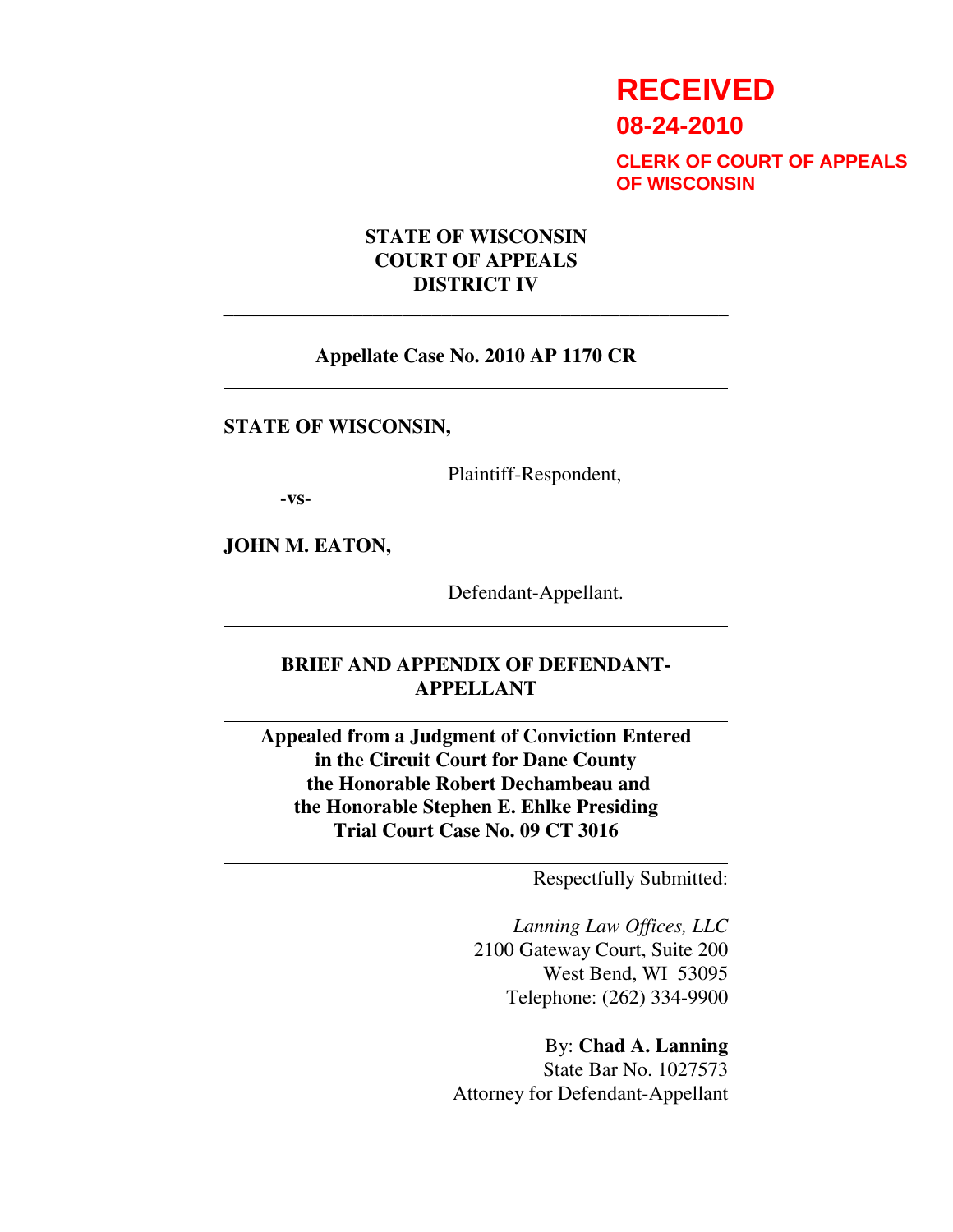# **TABLE OF CONTENTS**

| STATEMENT OF THE FACTS AND CASE 2-8 |  |
|-------------------------------------|--|
|                                     |  |
|                                     |  |

# **LAW ENFORCEMENT LACKED REASONABLE SUSPICION TO DETAIN MR. EATON.**

|    | Speed.                                       |
|----|----------------------------------------------|
| В. | Slowing and Reluctantly Passing the Officer. |
| C. | Weaving.                                     |
| D. | Stopping at the Yellow Light and Blinker.    |
| Е. | The Totality of the Circumstances.           |
|    | 22                                           |
|    |                                              |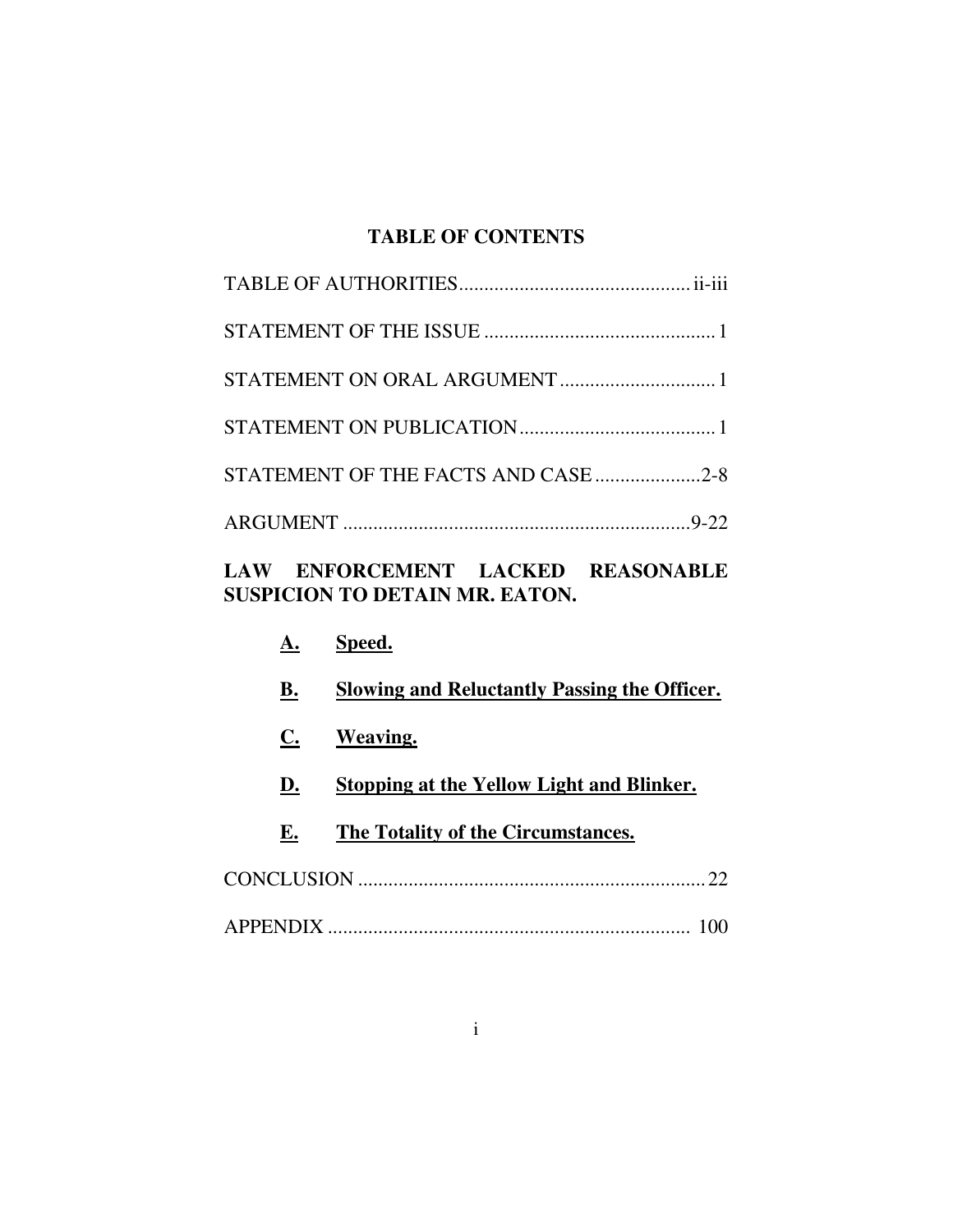# **TABLE OF AUTHORITIES**

# **United States Supreme Court Cases:**

| Terry v. Ohio,                        |
|---------------------------------------|
| United States v. Hensley,             |
| <b>Wisconsin Supreme Court Cases:</b> |
| Bellrichard v. Chicago & N. W. Ry.,   |
| City of Milwaukee v. Berry,           |
| City of Milwaukee v. Johnston,        |
| State v. Brown,                       |
| State v. Popke,                       |
| State v. Post,                        |
| State v. Richardson,                  |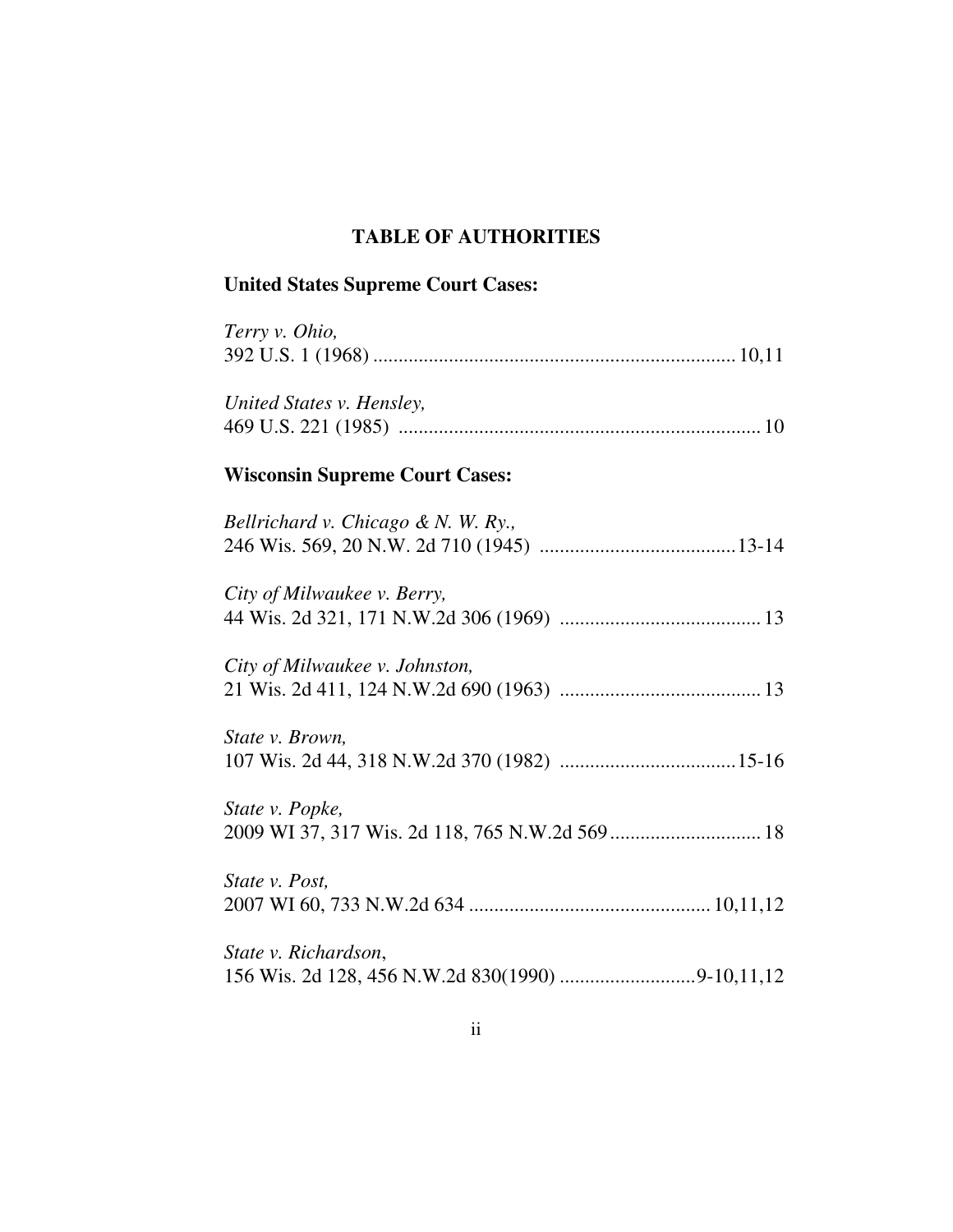# **TABLE OF AUTHORITIES (cont.)**

# **Wisconsin Supreme Court Cases (cont.):**

| State v. Rutzinski, |  |
|---------------------|--|
| State v. Taylor,    |  |
| State v. Walder,    |  |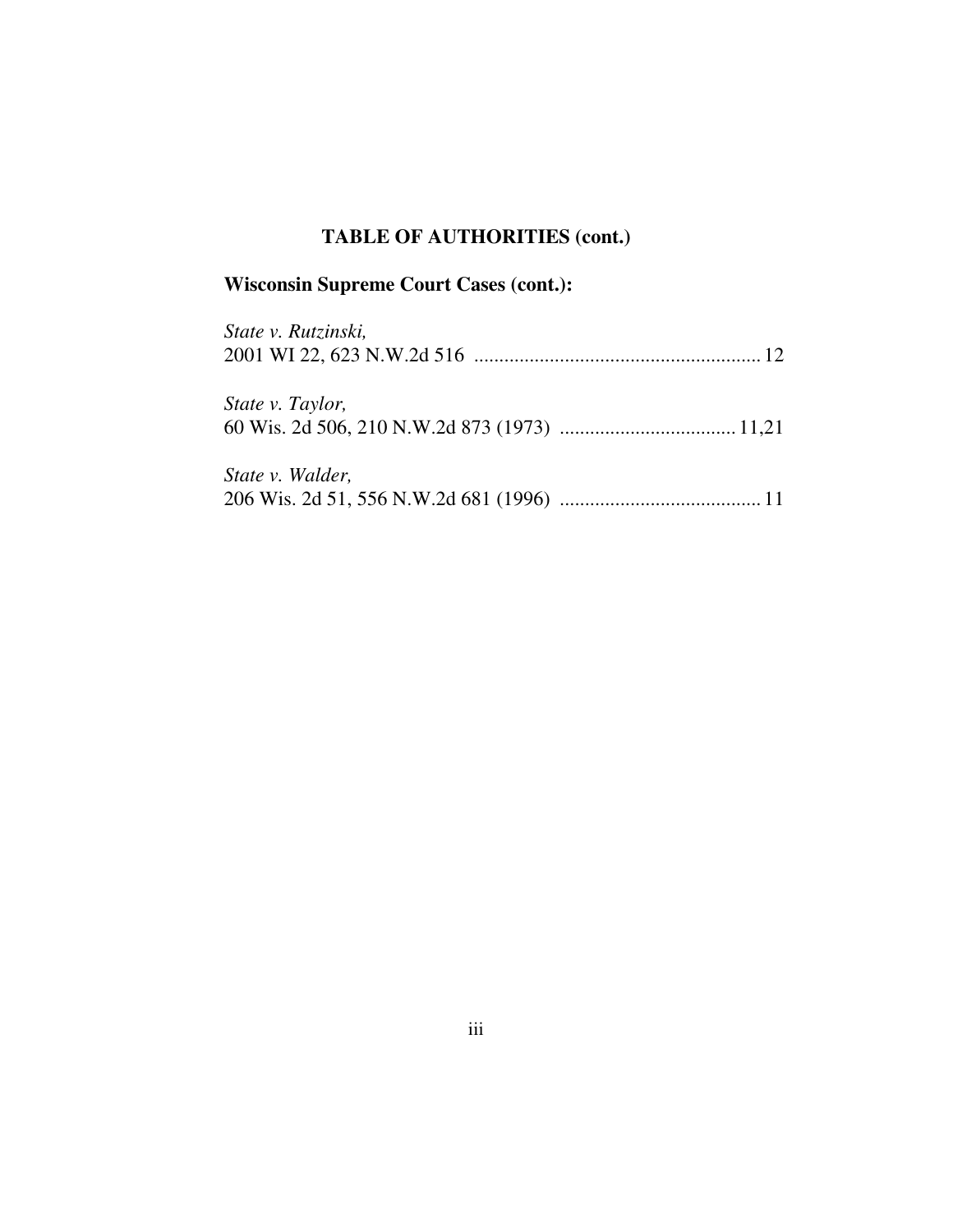## **STATEMENT OF THE ISSUE**

# **WHETHER LAW ENFORCEMENT LACKED REASONABLE SUPICION TO STOP AND DETAIN MR. EATON?**

Trial Court Answered: **No.** 

#### **STATEMENT ON ORAL ARGUMENT**

The Defendant-Appellant believes oral argument is unnecessary in this case. Pursuant to Rule 809.22(2)(b), Stats., the briefs will fully develop and explain the issues. Therefore, oral argument would be of only marginal value and would not justify the expense of court time.

## **STATEMENT ON PUBLICATION**

The Defendant-Appellant believes publication of this case is also unnecessary. Pursuant to Rule 809.23(1)(b), Stats., this case involves the application of well-settled rules of law.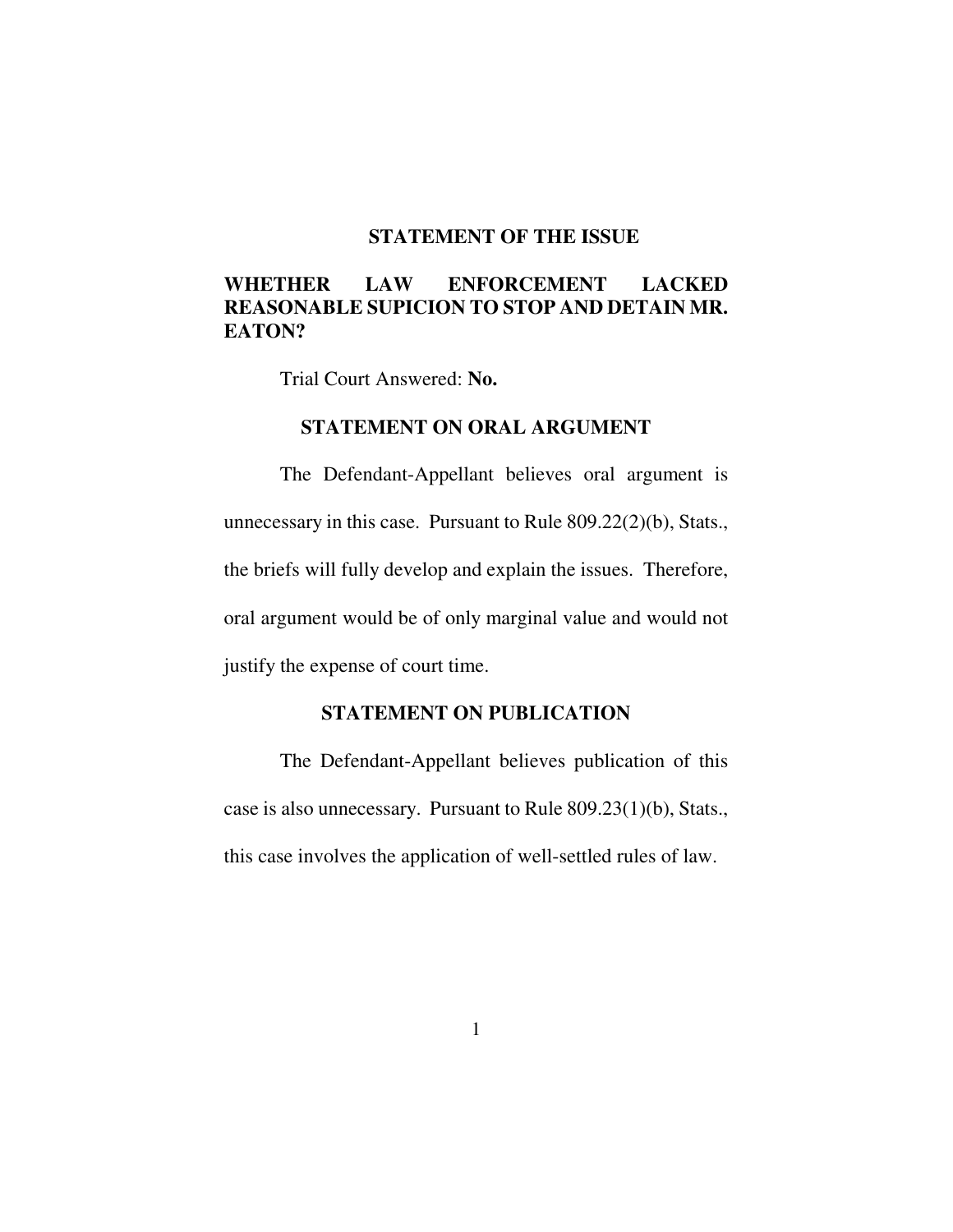#### **STATEMENT OF FACTS AND CASE**

On June 5, 2009, at approximately 2:18 a.m. Mr. John Eaton, the Defendant-Appellant, was driving his motor vehicle on East Washington Avenue in Dane County, Wisconsin. (R26 at 5, 10.); (App. at 105,110.) At that time, Officer Joel Stelter of the Madison Police Department was driving ahead of and in same direction as Mr. Eaton on East Washington Avenue. (R26 at 12.); (App. at 112.)

Officer Stelter admitted that he knew he was driving below the speed limit, as he frequently drives below the speed limit in this area. (R26 at 19.); (App. at 119.) At one point, Officer Stelter stated that he was driving up to 5 miles an hour below the posted speed limit of 35 miles per hour.1 (R26 at 12- 13, 19.); (App. at 112-113, 119.)

-

Officer Stelter only looked at his speedometer once "after [he] was approached by the vehicle from behind." (R26 at 19.); (App. at 119.) Specifically, Officer Stelter stated that his speedometer was "approximately in the 32 range" at that time. *Id*.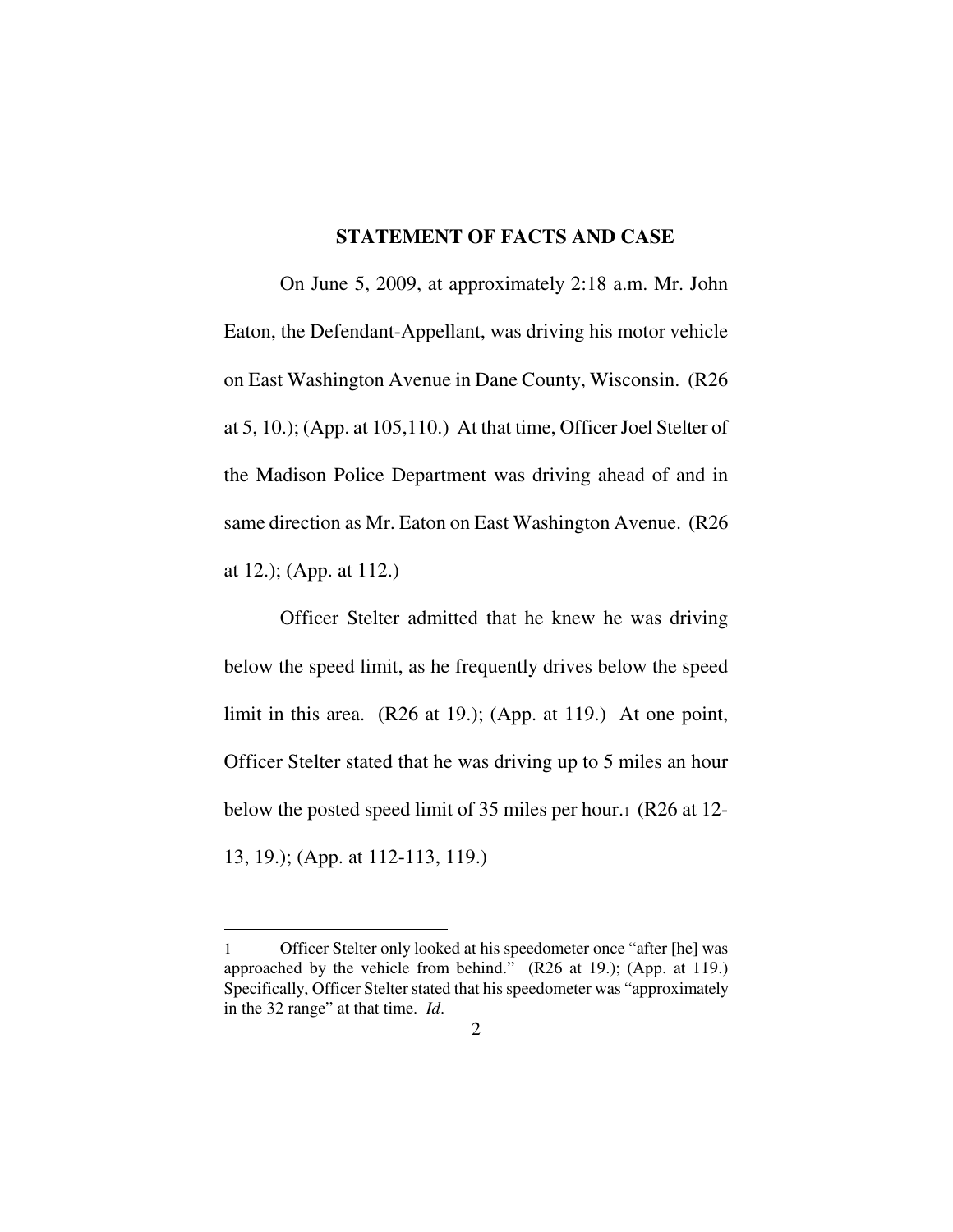Officer Stelter characterized Mr. Eaton's vehicle as approaching his vehicle at a high rate of speed relative to his vehicle's speed. (R26 at 13.); (App. at 113.) Further, Officer Stelter indicated that he estimated the speed Mr. Eaton's vehicle at 45 miles per hour. (R26 at 7.); (App. at 107.)

Eventually, Mr. Eaton caught up to the officer's vehicle. *Id*. Mr. Eaton then slowed and matched the officer's speed. *Id*. Officer Stelter acknowledged that drivers will hit their breaks when they first see an officer even when they are not doing anything wrong.  $(R26 \text{ at } 14.); (App. \text{ at } 14.)$ 

Next, Officer Stelter slowed down even more, until his speed reached approximately 18 miles per hour. (R26 at 8.); (App. at 108.) At that point, Mr. Eaton stopped slowing with the officer, and resumed traveling at the speed limit. (R26 at 8,19.); (App. at 108,119.) Again, Officer Stelter acknowledged that drivers are reluctant to pass police officers, even if they are going the speed limit. (R26 at 14.); (App. at 114.)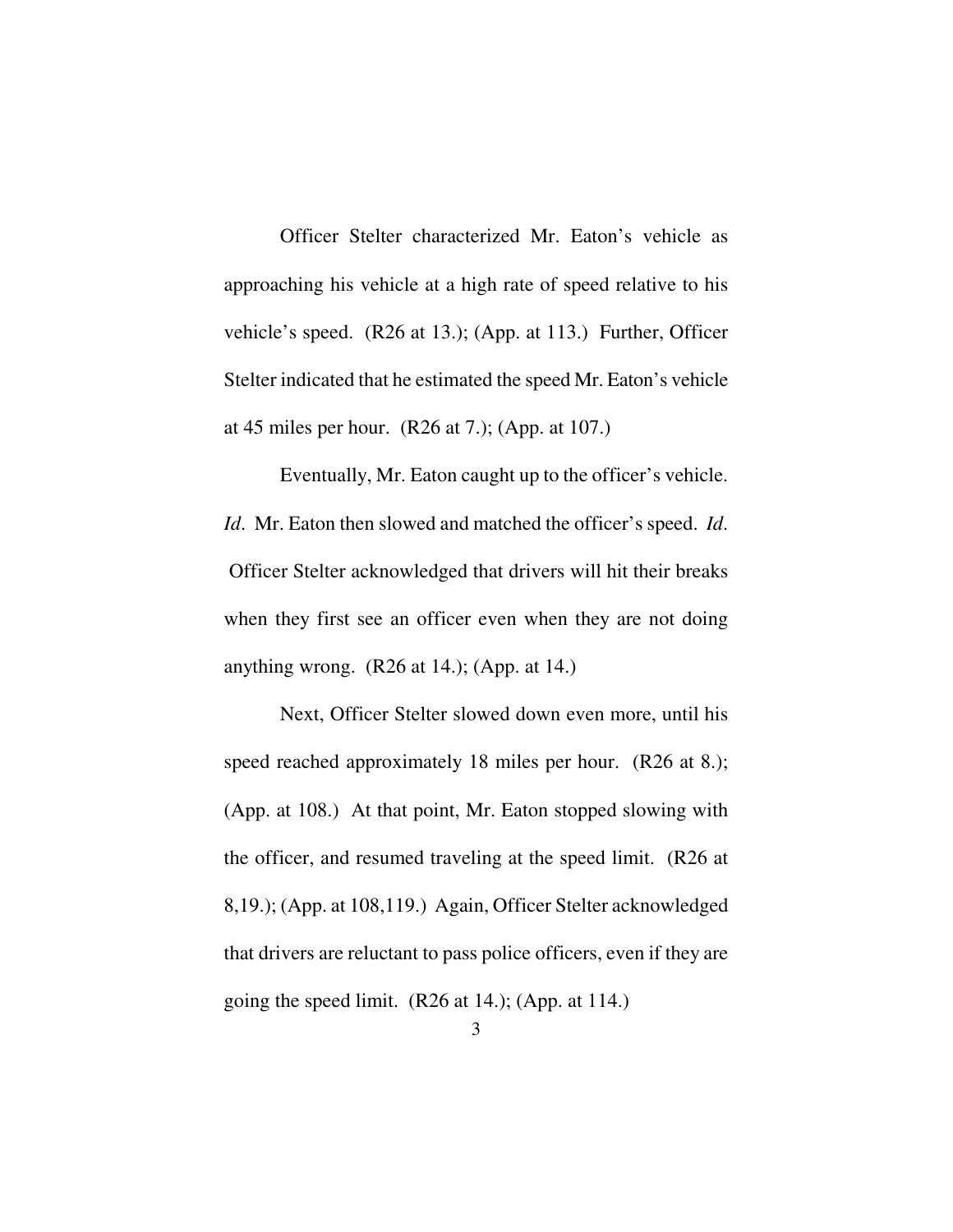Next, Officer Stelter stated that he observed Mr. Eaton's vehicle slowly weaving several feet in each direction. (R26 at 9,16.); (App. at 109, 116.) Lastly, Officer Stelter indicated that Mr. Eaton "put his turn signal on, got into the furthest right lane, came to a complete stop, sat there for a second or two, deactivated the turn signal and proceeded straight through the intersection." (R26 at 10.); (App. at 110.) Officer Stelter then activated his emergency lights and stopped Mr. Eaton's vehicle. *Id*.

Mr. Eaton was subsequently charged with Operating a Motor Vehicle While Under the Influence of an Intoxicant (Second Offense), and Operating a Motor Vehicle With a Prohibited Alcohol Concentration (Second Offense). (R1.)

Through a written motion dated August 28, 2009, Mr. Eaton, by counsel, moved to suppress evidence based on a lack of reasonable suspicion to detain him. (R11.); (App. at 131- 136.) A motion hearing was held on October 19, 2009. (R26.);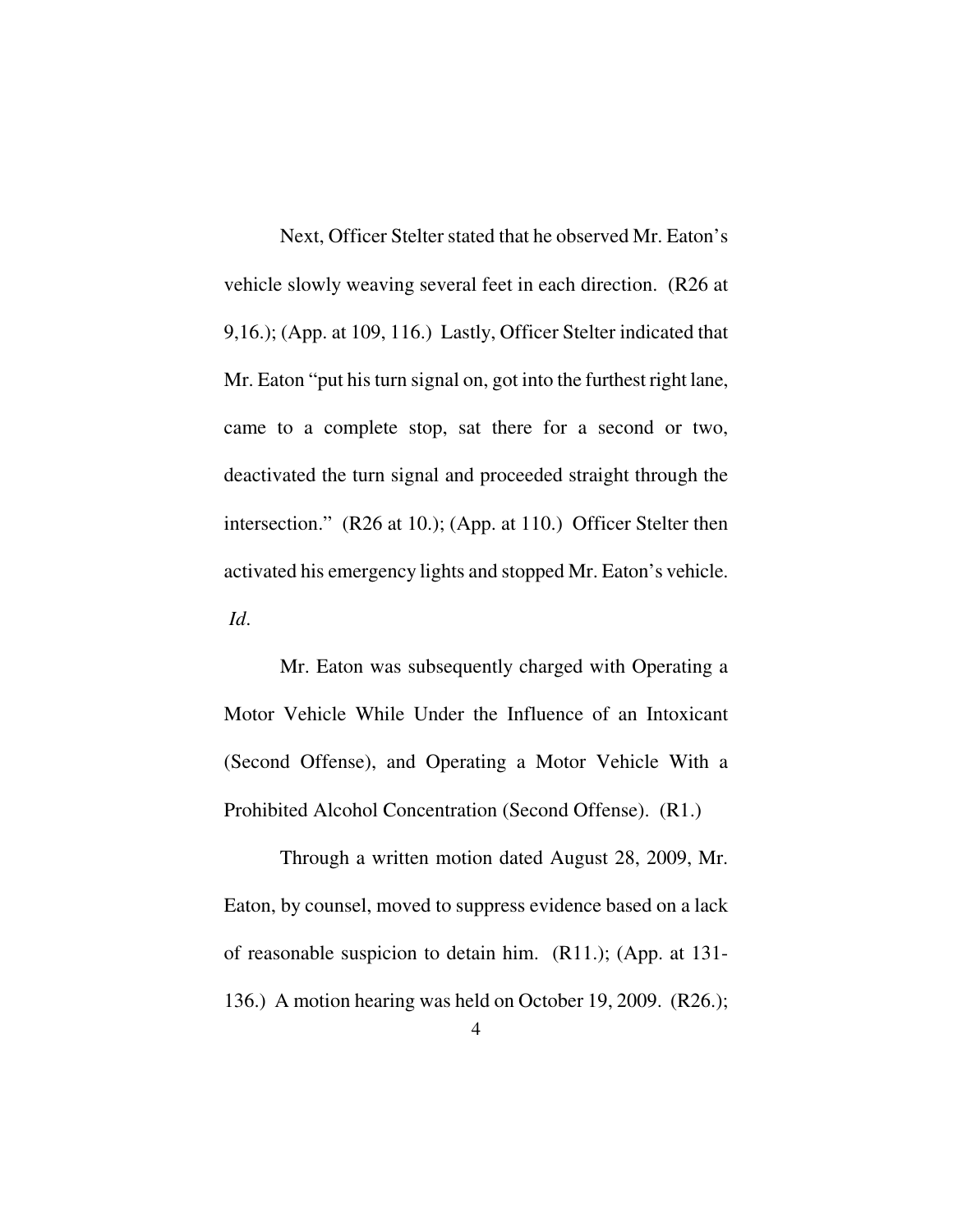(App. at 101-130.) Officer Stelter was the only person to testify at the hearing.

During the hearing, Mr. Eaton objected to the officer's discussion of speed based upon a lack of foundation. (R26 at 5- 8.); (App. at 105-8.) Moreover, the officer admitted that he had no idea exactly how fast Mr. Eaton was going. (R26 at 13.); (App. at 113.) Lastly, the officer was shown a portion of video recording that his dash mounted camera had made of the stop. (R26 at 16-18.); (App. at 116-18.); (R13.) After viewing the video, the officer admitted that he could not see the two to three feet of lane deviation that he had previously testified observing. (R26 at 18.); (App. at 118.) The officer, however, stated that the video was blurry. (R26 at 20.); (App. at 120.)

At the conclusion of the hearing, the State argued that the officer had probable cause to stop Mr. Eaton based on the officer's estimation that Mr. Eaton was above the speed limit. (R26 at 22.); (App. at 122.) Further, the State argued that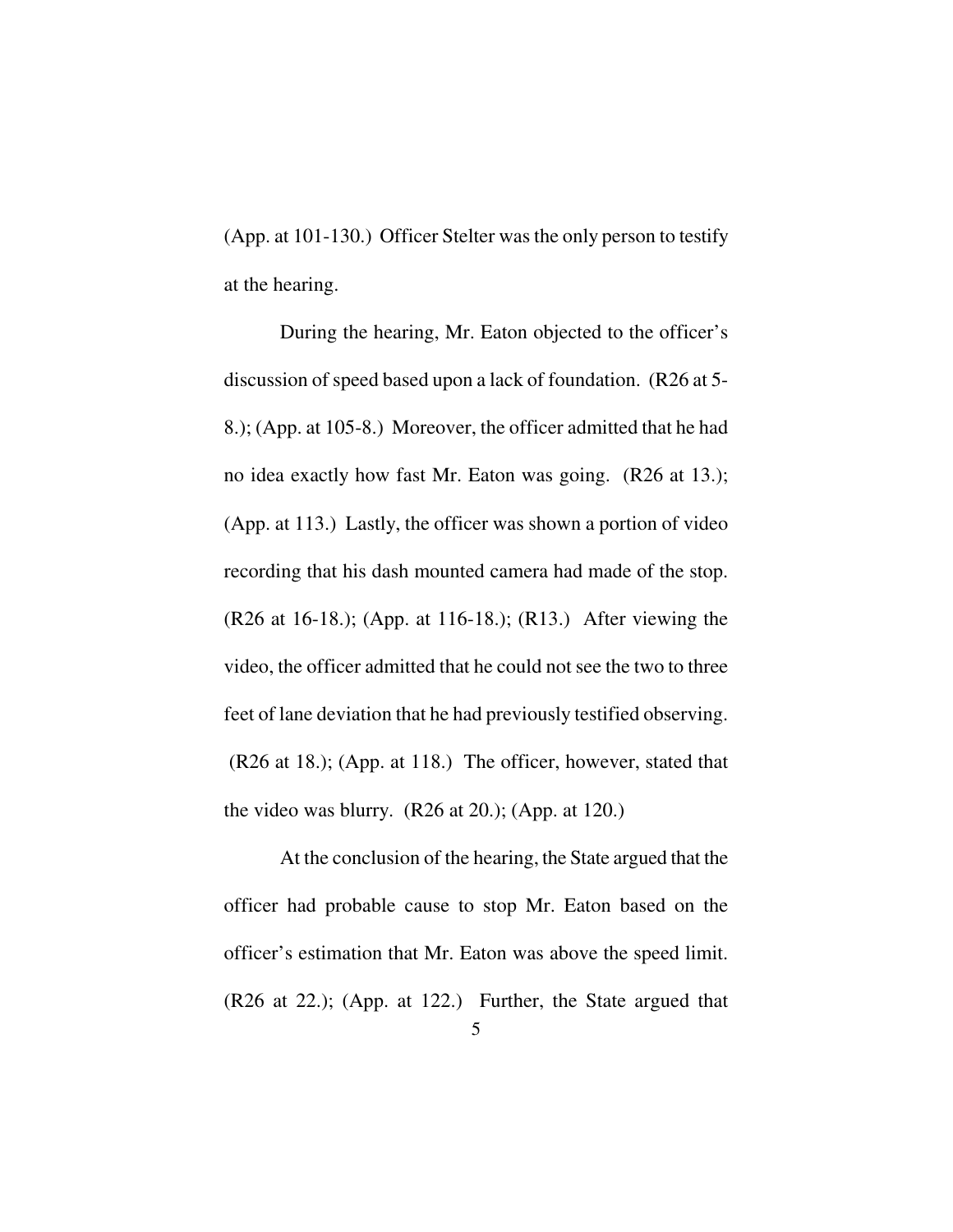reasonable suspicion existed to justify the stop based upon the cumulative observations of the officer, i.e., bar time, unusual speed, weaving, stopping at a yellow light and using a turn signal, but going straight. *Id*.

Mr. Eaton argued that the officer lacked reasonable suspicion to stop him. First, the officer admitted that he did not know Mr. Eaton's speed. (R26 at 24.); (App. at 124.) Moreover, Mr. Eaton's slowing down when approaching the officer and any reluctance to pass were normal driving behaviors caused by the officer's own actions of intentionally driving below the speed limit. *Id*.

Second, the officer's testimony regarding substantial weaving was contradicted by the video recording. (R26 at 25- 26.); (App. at 125-26.) Third, Mr. Eaton argued that stopping at a yellow light was not against the law, and was consistent with the requirement that drivers proceed with caution when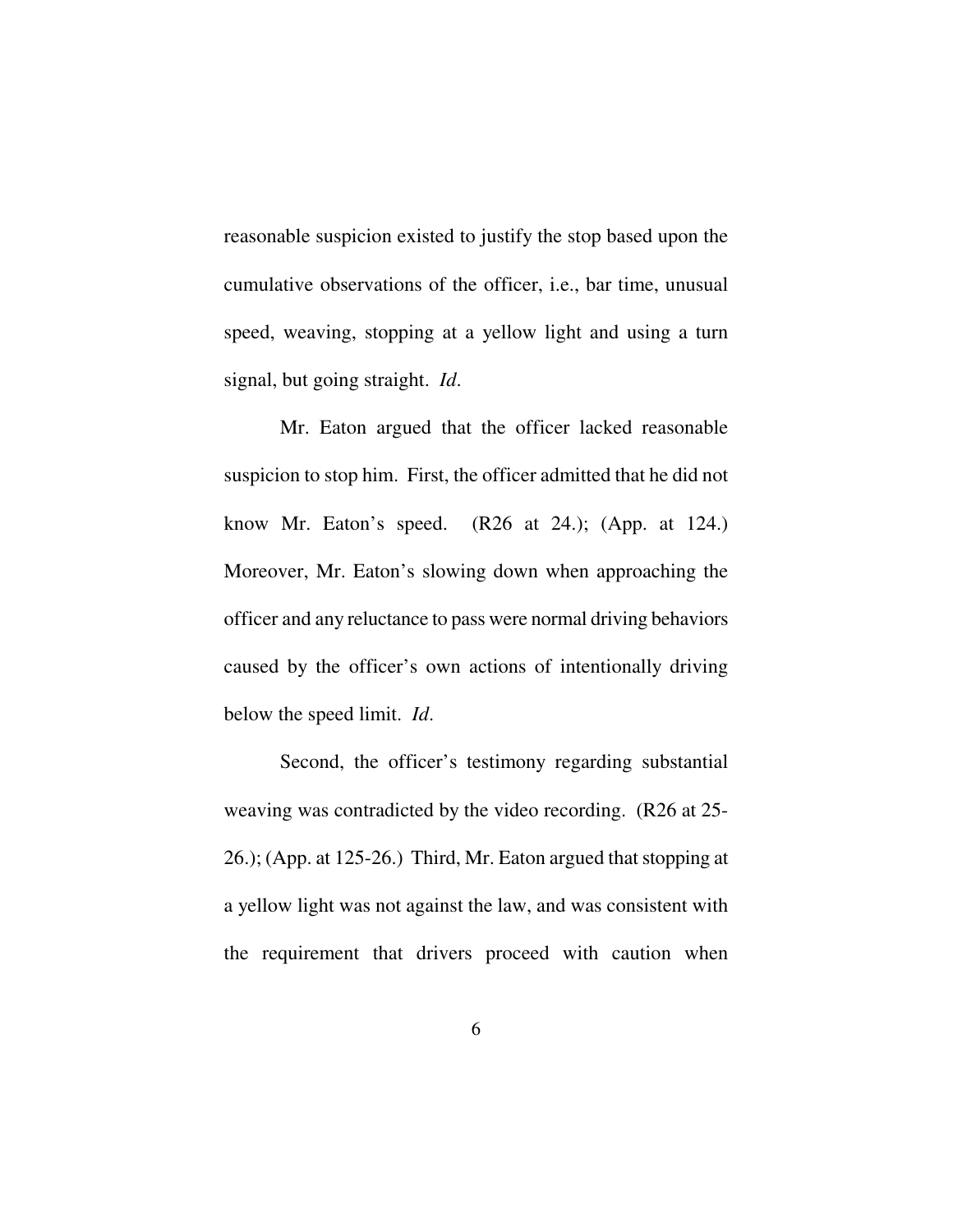approaching a flashing yellow light. (R26 at 27-28.); (App. at 127-28.)

The circuit court denied Mr. Eaton's motion to suppress based upon the officer having reasonable suspicion under the totality of the circumstances. (R26 at 30.); (App. at 130.) Thus, the circuit court did not find the officer had probable cause to arrest based on the officer's estimation that Mr. Eaton was driving over the speed limit.

In its ruling, the circuit court stressed that in its experience, most videos are, "if not worthless, pretty close to it." (R26 at 28.); (App. at 28.) Thus, the court stated that it "completely discounted" the video. (R26 at 29.); (App. at 129.) Specifically, the court stated that the officer saw the weaving with his naked eye and "there's no evidence that it wasn't other then the video which in my view, which I guess is important here, in my view as evidence, it really doesn't show much." *Id*.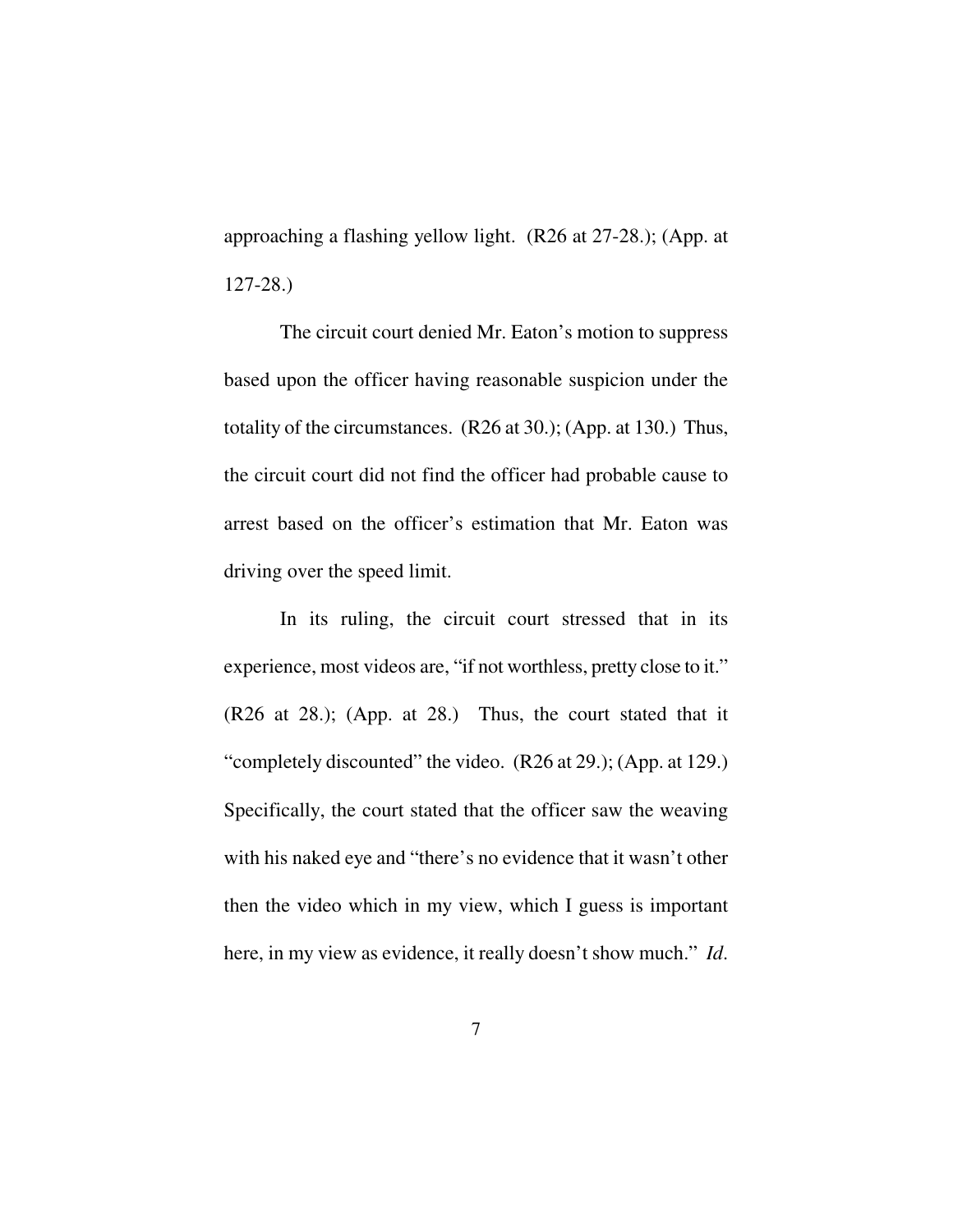The circuit court then summarized the totality of the

circumstances as follows:

It's 2:18. He sees a vehicle coming up on him at what he determines, rightly or wrongly, but he determines as an excess of the speed limit. That's an indicator that someone may be impaired. The vehicle slows as the officer slows. I don't find that too unusual, but it is a factor that's added into the other factors; he's weaving in his lane and I accept the officer's testimony that he, as the officer drops behind him, the defendant's vehicle proceeds and turns on the turn signal, and then doesn't turn, but stops for these flashing lights.

(R26 at 30.); (App. at 130.)

Subsequently, Mr. Eaton plead no contest and was convicted of Operating a Motor Vehicle With a Prohibited Alcohol Concentration (Second Offense) in violation of Wisconsin Statute sec. 346.63(1)(b). The charge of Operating a Motor Vehicle While Intoxicated (Second Offense) was dismissed.

Mr. Eaton now appeals the denial of his Motion to Suppress Based on a Lack of Reasonable Suspicion to Detain him.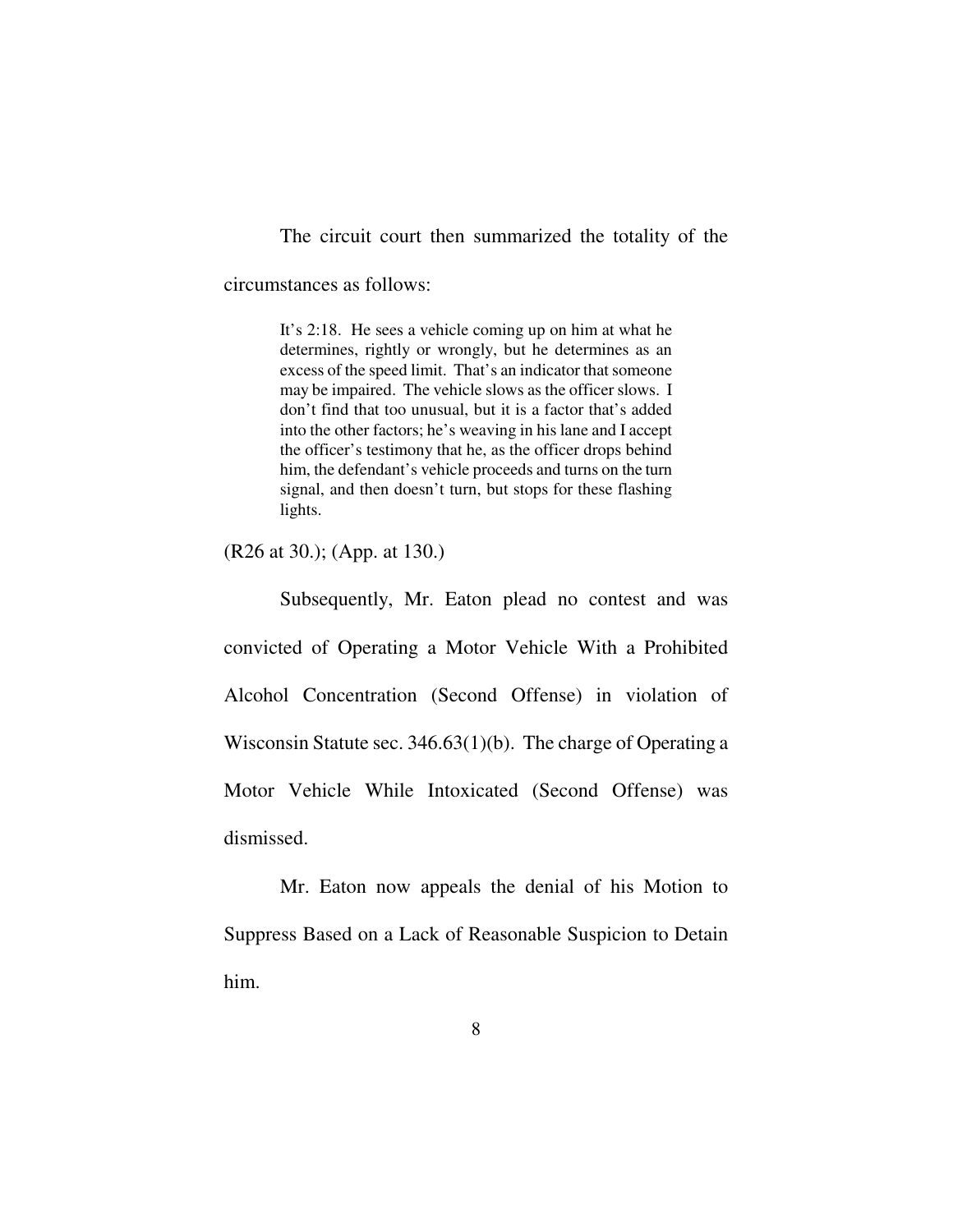#### **ARGUMENT**

# **LAW ENFORCEMENT LACKED REASONABLE SUSPICION TO DETAIN MR. EATON.**

 Citizens have the right to be free from "unreasonable searches and seizures."2 *State v. Richardson*, 156 Wis. 2d 128, 137, 456 N.W.2d 830 (1990)(citing the fourth amendment to the United States Constitution and Article I sec. 11 of the Wisconsin Constitution). When an officer stops a vehicle and detains its occupants, the Fourth and Fourteenth Amendments are implicated and reasonable suspicion, at a minimum, must exist

-

Article I, Section 11 of the Wisconsin Constitution provides:

The right of the people to be secure in their persons, houses, papers, and effects against unreasonable searches and seizures shall not be violated; and no warrant shall issue but upon probable cause, supported by oath or

<sup>2</sup> The Fourth Amendment of the United States Constitution provides:

The right of the people to be secure in their persons, houses, papers, and effects, against unreasonable searches and seizures, shall not be violated, and no Warrants shall issue, but upon probable cause, supported by Oath or affirmation, and particularly describing the place to be searched, and the persons or things to be seized.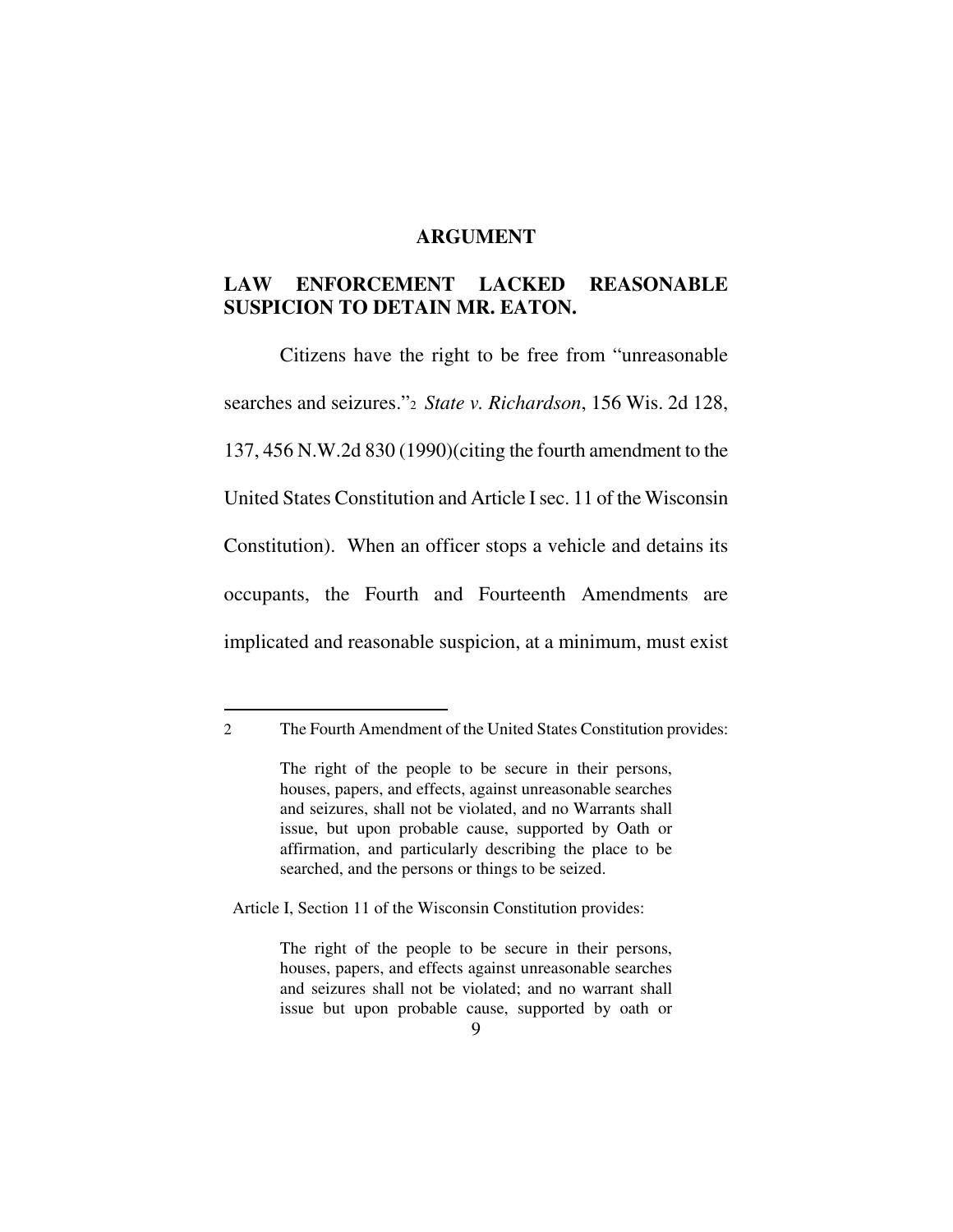for the seizure to be constitutional. *See Richardson*, 156 Wis. 2d at 139, citing *United States v. Hensley*, 469 U.S. 221, 226 (1985); s*ee generally Terry v. Ohio*, 392 U.S. 1 (1968); Wisconsin Stat. § 968.24 (2005-06)(codifying the *Terry* standard).

 The question of whether an investigatory traffic stop violated a driver's constitutional rights because it was not based on reasonable suspicion is a question of constitutional fact. *State v. Post*, 2007 WI 60 ¶8, 733 N.W.2d 634. A question of constitutional fact is a mixed question of law and fact to which appellate courts apply a two-step standard of review. *Id*. First, appellate courts review the trial court's findings of historical fact under the clearly erroneous standard. *Id*. Second, appellate courts independently review the application of those facts to constitutional principles. *Id*.

<u>.</u>

affirmation, and particularly describing the place to be search and the persons or things to be seized.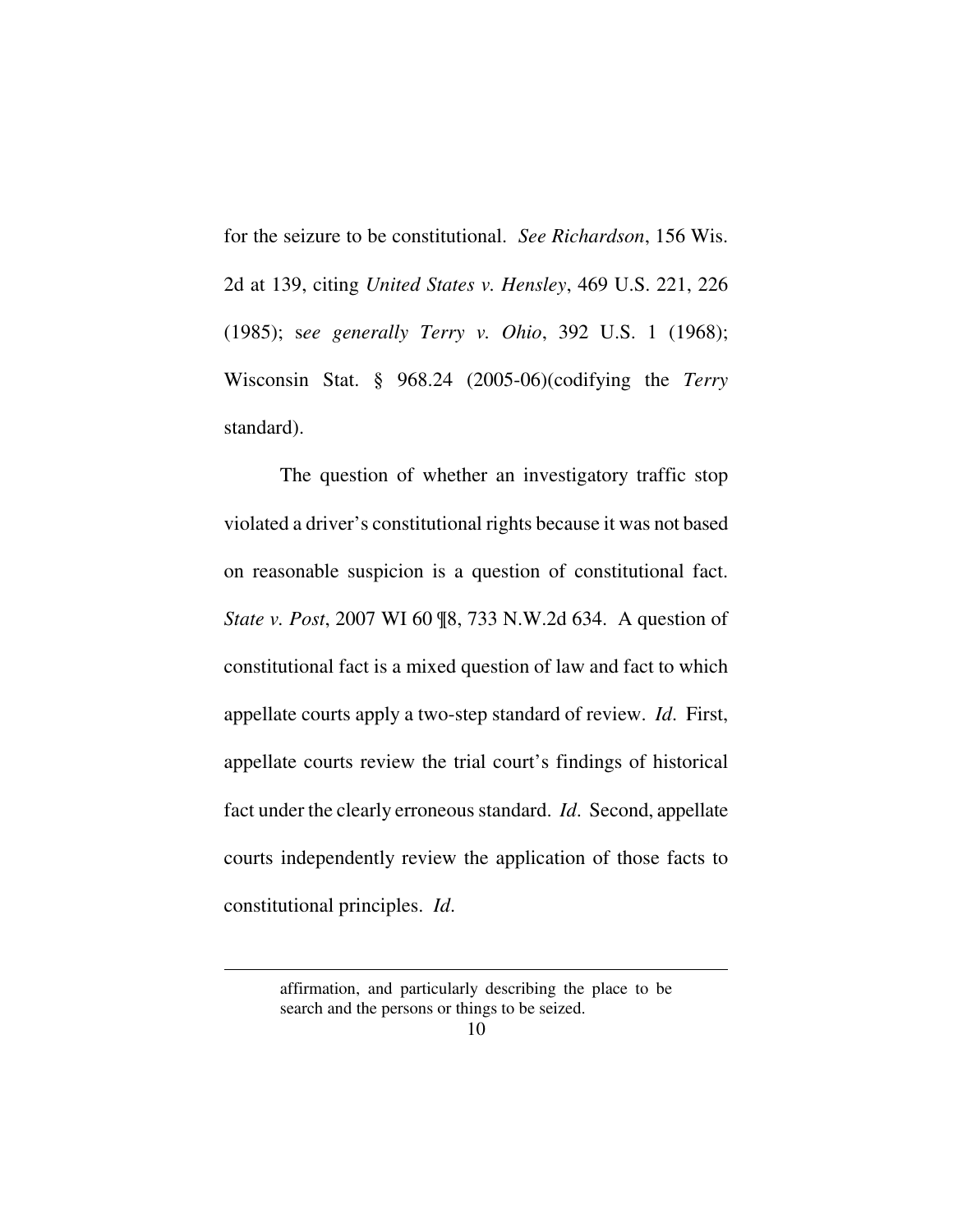The burden of establishing that an investigatory traffic stop is reasonable falls on the State. *State v. Taylor*, 60 Wis. 2d 506, 519, 210 N.W.2d 873 (1973).

 To execute a valid investigatory traffic stop, *Terry* and its progeny require that a law enforcement officer reasonably suspect, in light of his or her experience, that some kind of criminal activity has taken or is taking place. *Richardson*, 156 Wis. 2d at 139, citing *Terry*, 392 U.S. at 27, 30. An officer's "inchoate and unparticularized suspicion or 'hunch'" will not suffice. *Post*, 2007 WI at ¶10, *citing Terry*, 392 U.S. at 27. Therefore, to justify a *Terry* stop, law enforcement officers "must be able to point to specific and articulable facts which, taken together with rational inferences from those facts" led them to suspect criminal activity was afoot. *Terry*, 392 U.S. at 21, 30; *State v. Waldner*, 206 Wis. 2d 51, 55, 556 N.W.2d 681 (1996).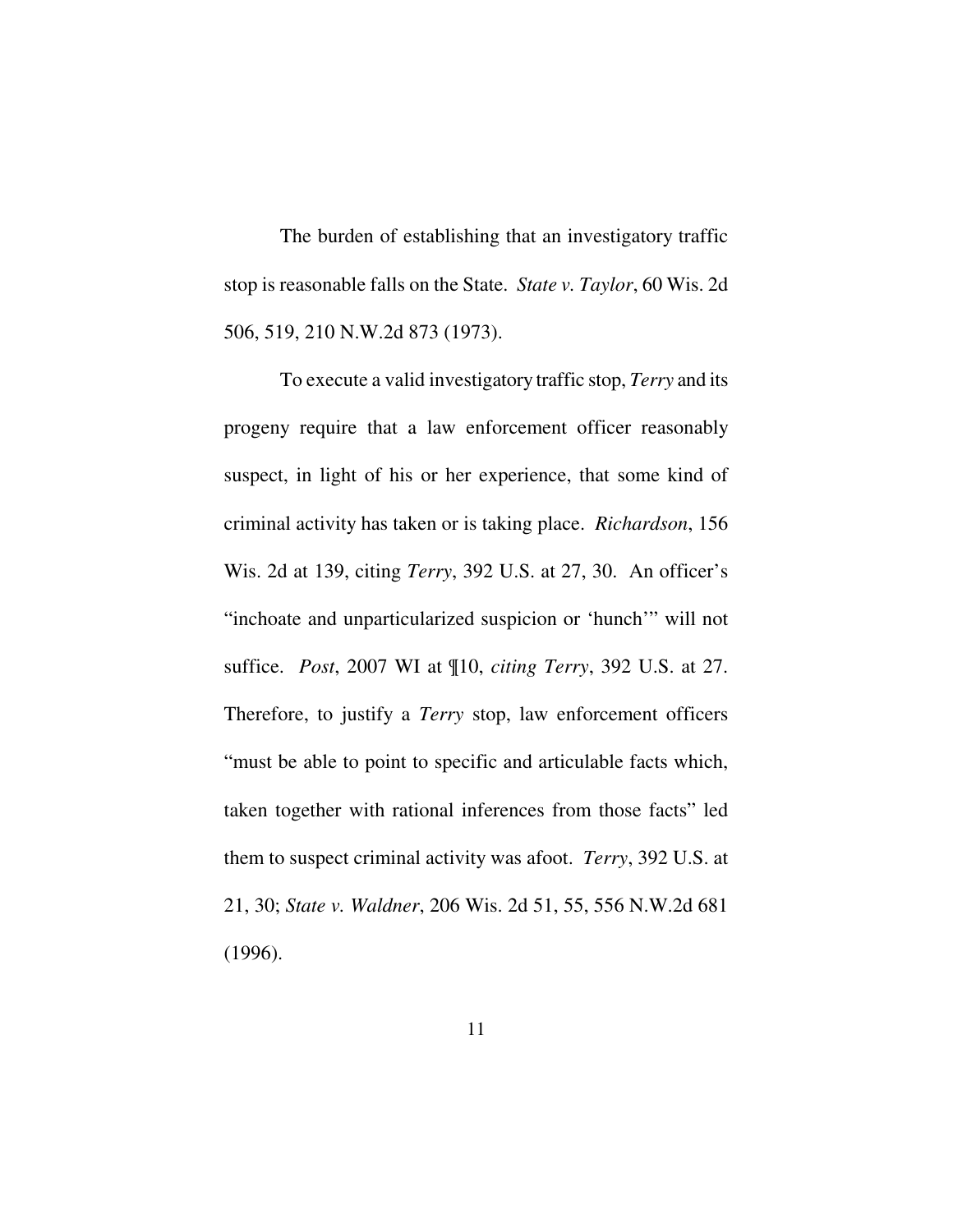The determination of reasonableness is a common sense test based on the totality of the facts and circumstances known to the officer at the time of the stop. *Richardson*, 156 Wis. 2d at 139-40; *see also Post*, 2007 WI at ¶13. This common sense approach balances the rights of individuals to be free from unreasonable intrusions, and the interests of the State to effectively prevent, detect, and investigate crimes. *State v. Rutzinski*, 2001 WI 22, ¶15, 241 Wis. 2d 729, 623 N.W.2d 516; *Post*, 2007 WI at ¶13.

# **A. Speed.**

 Officer Stelter admitted that he was aware that he was driving below the speed limit when he first noticed Mr. Eaton approaching him from behind. (R26 at 19.); (App. at 119.) Rather than speed up to the speed limit, Officer Stelter continued to drive below the speed limit and concluded that Mr. Eaton was traveling at high rate of speed relative to his speed. (R26 at 13.); (App. at 113.)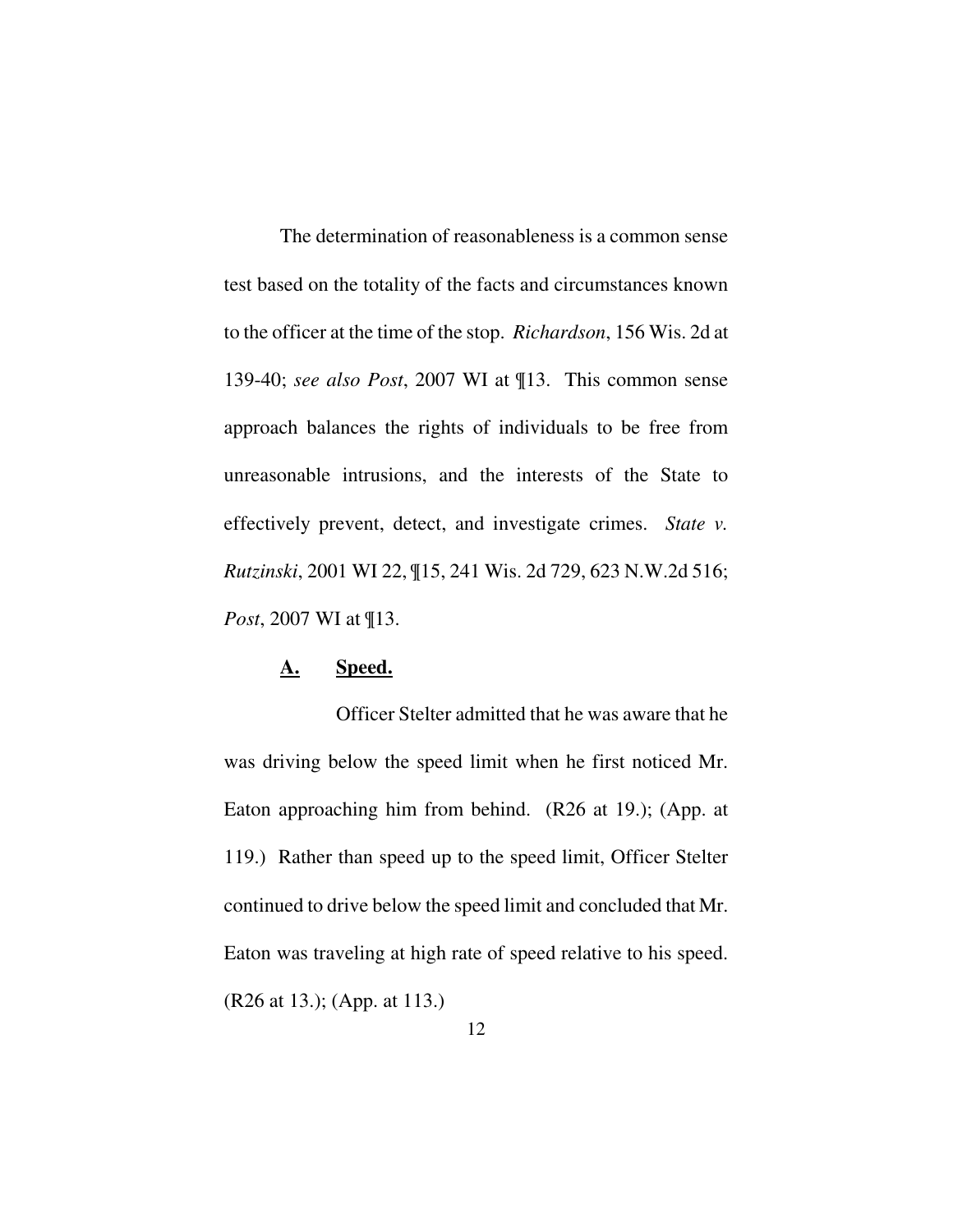Further, Officer Stelter testified over Mr. Eaton's objection that he estimated Mr. Eaton's speed at 45 miles per hour, i.e., 10 over the posted speed limit. (R26 at 7.); (App. at 107.) Importantly, the circuit court did not accept the officer's estimation of speed. (R26 at 30.); (App. at 130.)

 All of the officer's testimony regarding speed should have been completely discounted, however, as the proper foundation was not provided. Specifically, the Wisconsin Supreme Court has acknowledged that while it is difficult to estimate the speed of a vehicle moving in the opposite direction, it is possible. *City of Milwaukee v. Berry*, 44 Wis. 2d 321, 323- 24, 171 N.W.2d 306 (1969). No other case has held that the driver of a moving vehicle can accurately look behind him and estimate the speed of an approaching vehicle. Moreover, the record in this case is unclear how the officer was in a position to estimate the speed of a vehicle approaching him from behind while controlling his own vehicle as it continued to travel down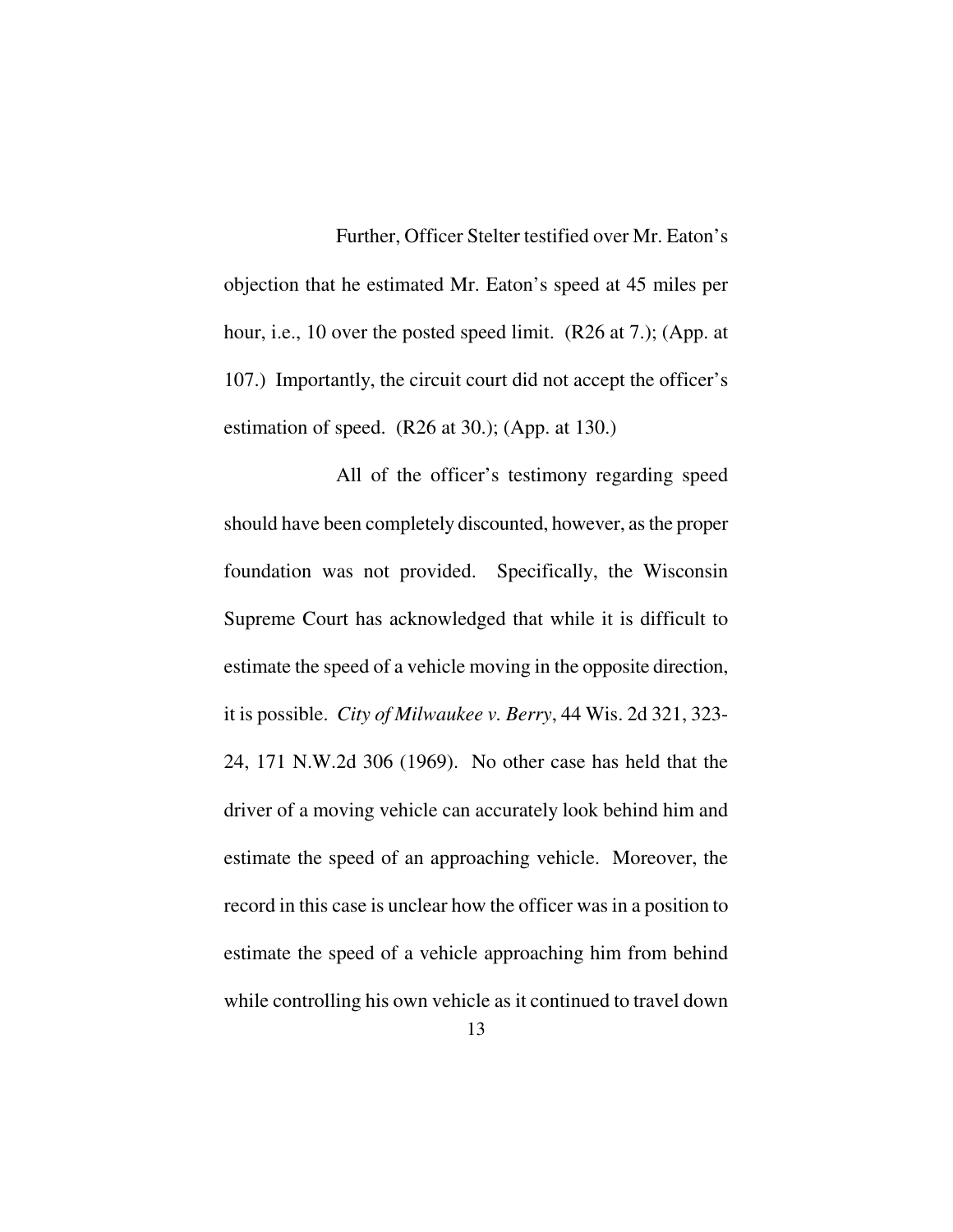the road. *See Bellrichard v Chicago & N. W. Ry*., 246 Wis. 569, 567, 20 N.W.2d 710 (1945)(viewing a train for a few seconds is too short to enable a witness to judge speed).

 Thus, any reference to speed should not have been used in the totality of the circumstances to justify the stop of Mr. Eaton.

# **B. Slowing and Reluctantly Passing the Officer.**

 Mr. Eaton's vehicle eventually approached the officer's slow moving vehicle. Prior to passing the officer, Mr. Eaton slowed and matched the officer's speed. (R26 at 7-8.); (App. at 107-8.) Officer Stelter acknowledged that drivers will hit their breaks when they first see an officer even when they are not doing anything wrong. (R26 at 14.); (App. at 14.)

 Next, rather than speeding up to the speed limit, or pulling to the side of the road, Officer Stelter slowed down even more, until his speed reached approximately 18 miles per hour. (R26 at 8.); (App. at 108.) At that point, Mr. Eaton stopped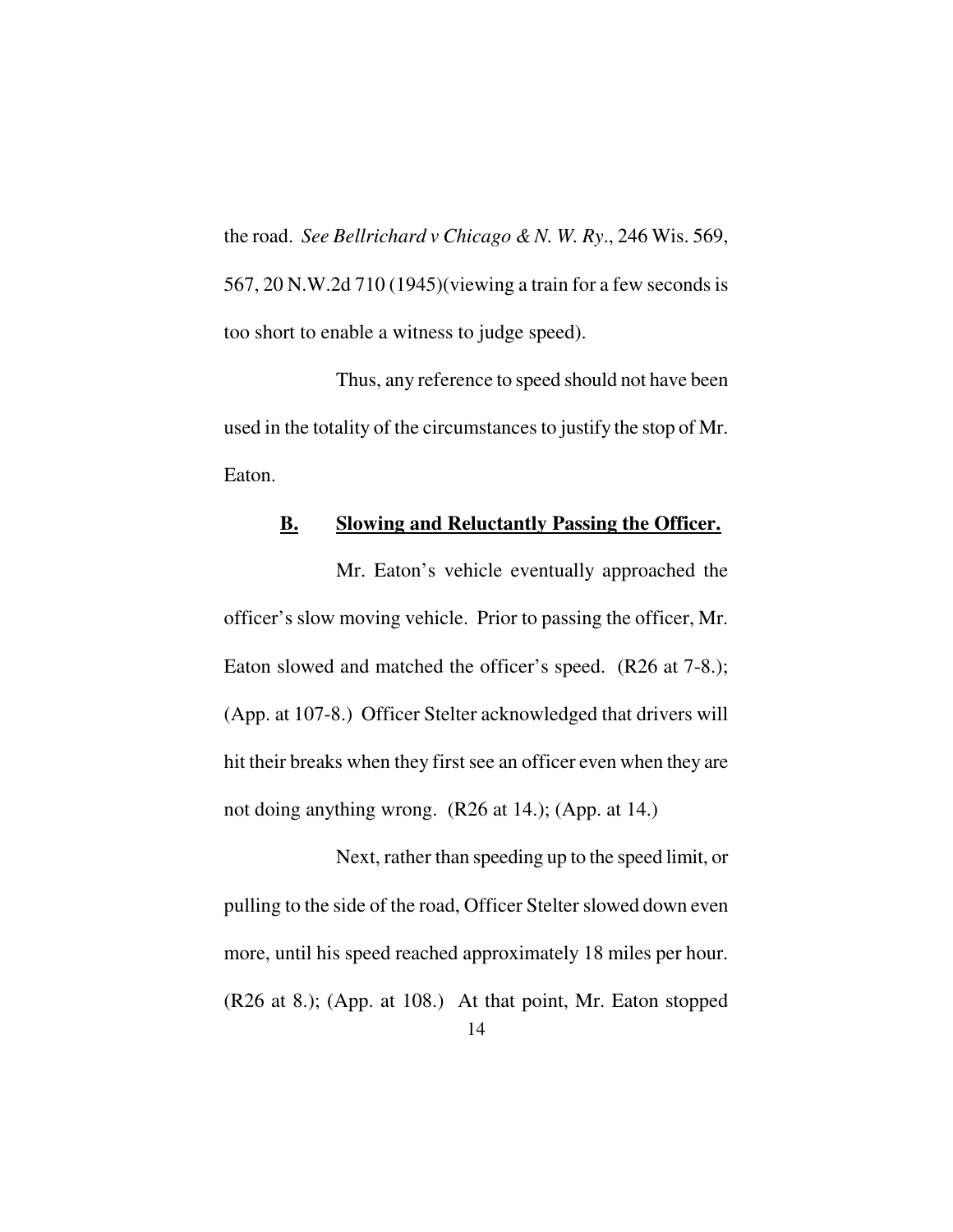matching the officer's speed, and resumed traveling at the speed limit. (R26 at 8,19.); (App. at 108,119.) Again, Officer Stelter acknowledged that drivers are reluctant to pass police officers, even if they are going the speed limit. (R26 at 14.); (App. at 114.)

 Yet the officer testified that Mr. Eaton's behavior lead him to believe that Mr. Eaton was "attempting to prevent me from obtaining the information from the rear license plate of the vehicle." (R26 at 8.); (App. at 108.)

 Importantly, the Wisconsin Supreme Court has stated that law enforcement should not be able to induce a driver's behavior and then take legal action against them for that behavior. *See State v. Brown*, 107 Wis. 2d 44, 55-56, 318 N.W.2d 370 (1982)(a defendant in a speeding case may claim that his violation should be excused if it was caused by the state itself through the actions of a law enforcement officer). Specifically, the *Brown* court stated: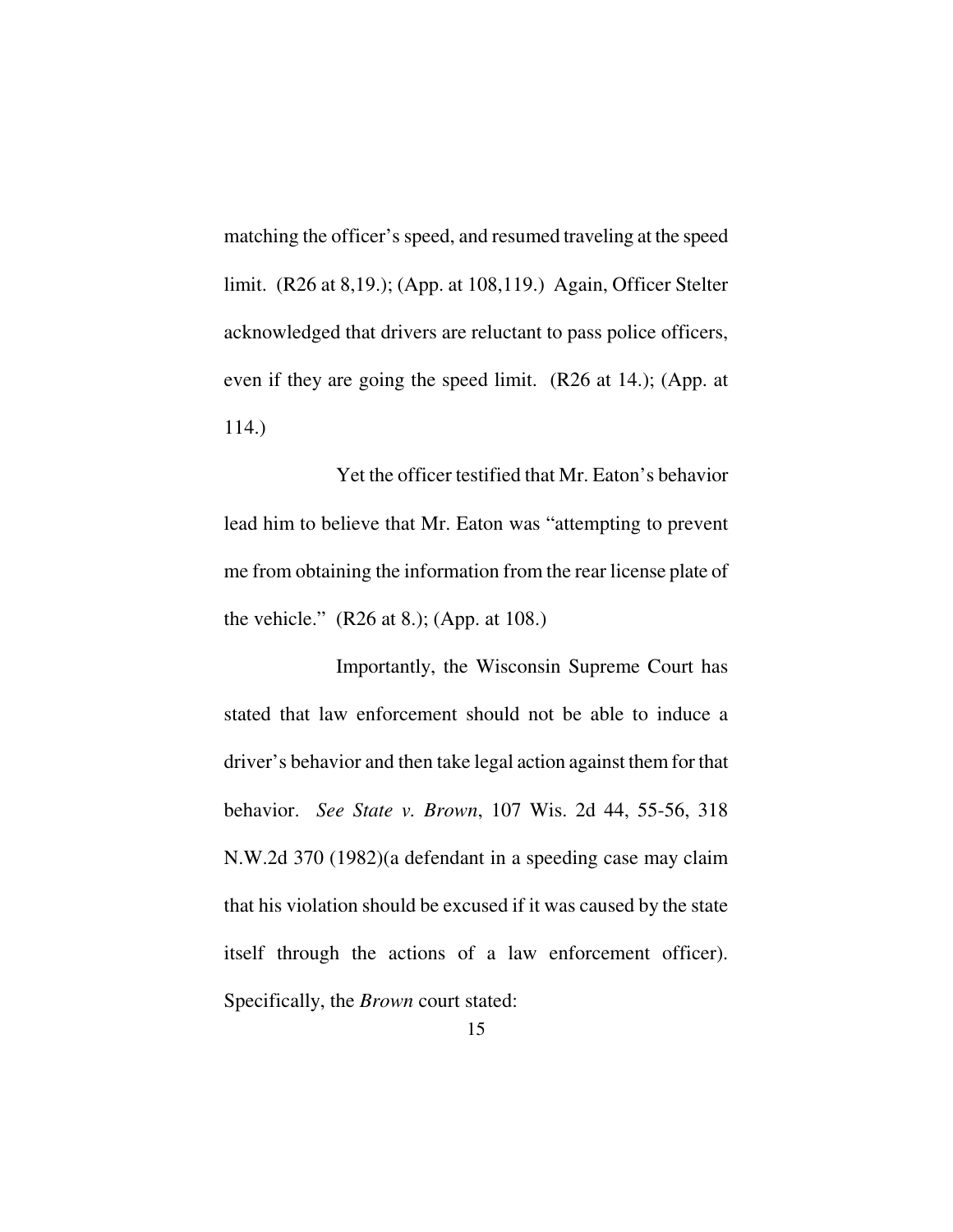The traffic laws of this state are the citizen's primary exposure to law enforcement; for many citizens traffic law is the only area in which they have direct contact with law enforcement officers. Therefore it is particularly important in the enforcement of traffic laws that the public perceive a policy of even-handed and just law enforcement. If citizens are expected to deal fairly with the state and respect the laws, the state must deal fairly with its citizens and show respect for its citizens.

*Id*.

 Importantly, an officer driving slowly down the street sends an ambiguous message to other drivers. For example, a driver may think that the officer is looking for a specific thing in the area, or perhaps the officer is aware of a specific danger. The driving public obviously will have no idea what the officer is doing, but will act consistent with their perception of possible a danger.

 Thus, law enforcement should not be able to intentionally drive below the posted speed limit and then use the unknowing public's reaction as a reason to stop them. Admittedly, the circuit court did not find the fact that Mr. Eaton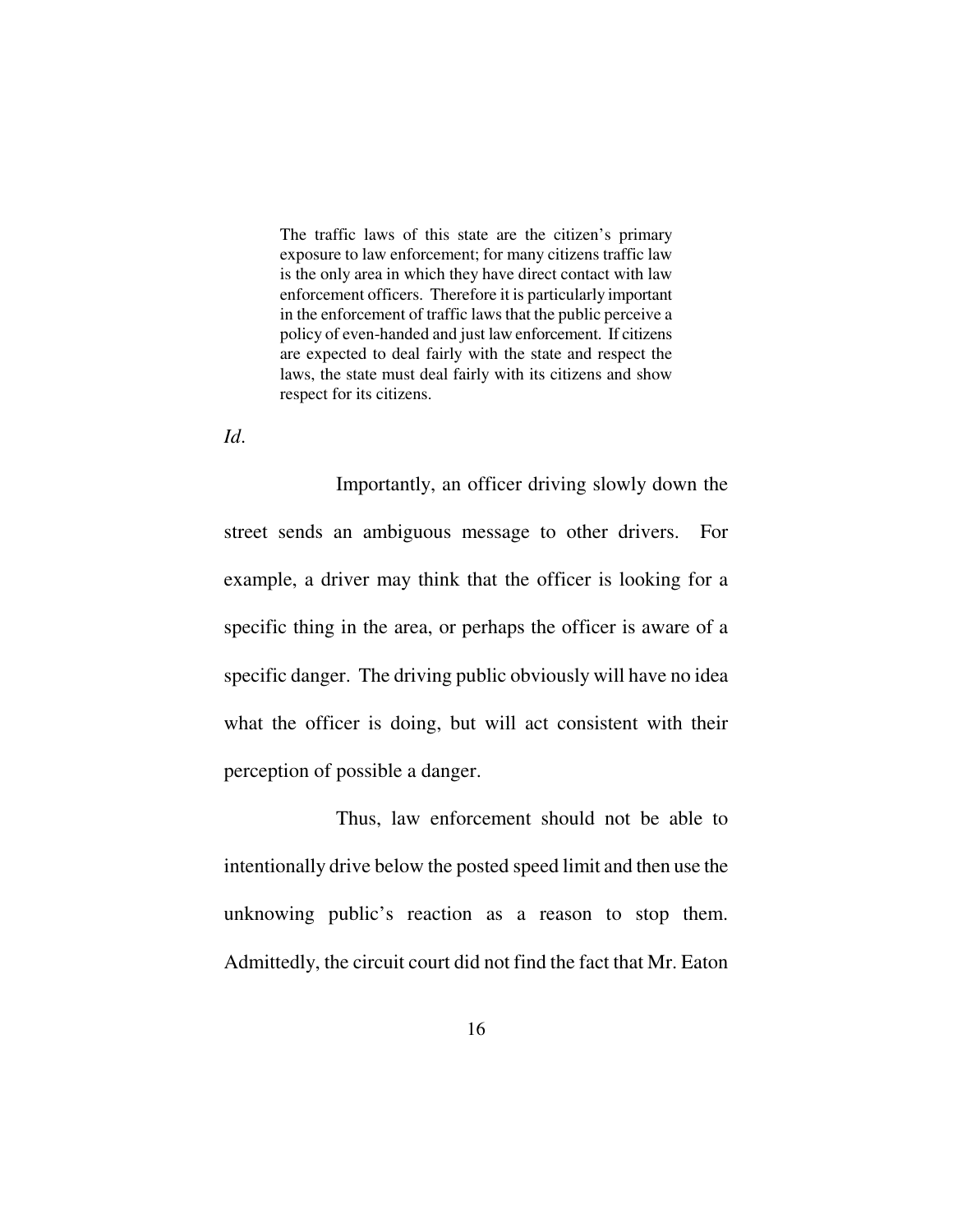slowed down as "too unusual." (R26 at 30.); (App. at 130.) Nevertheless, the circuit court still considered this as a factor in its analysis. *Id*. The circuit court, however, should not have considered that behavior at all.

## **C. Weaving.**

 Officer Stelter also testified that he observed Mr. Eaton's vehicle slowly weaving several feet in each direction. (R26 at 9,16.); (App. at 109,116.) Importantly, all of Mr. Eaton's alleged weaving should have been captured on Officer Stelter's video recording of the stop. (R26 at 16.); (App. at 116.) Yet, after viewing the video, Officer Stelter admitted that he could not see any weaving. (R26 at 18.); (App. at 118.) Further, the circuit court acknowledged that the video did not support the officer's testimony. Specifically, the court stated:

> He's looking at it with the naked eye and he sees this weaving. There's no evidence that it wasn't other than the video.

(R26 at 29.); (App. at 129.)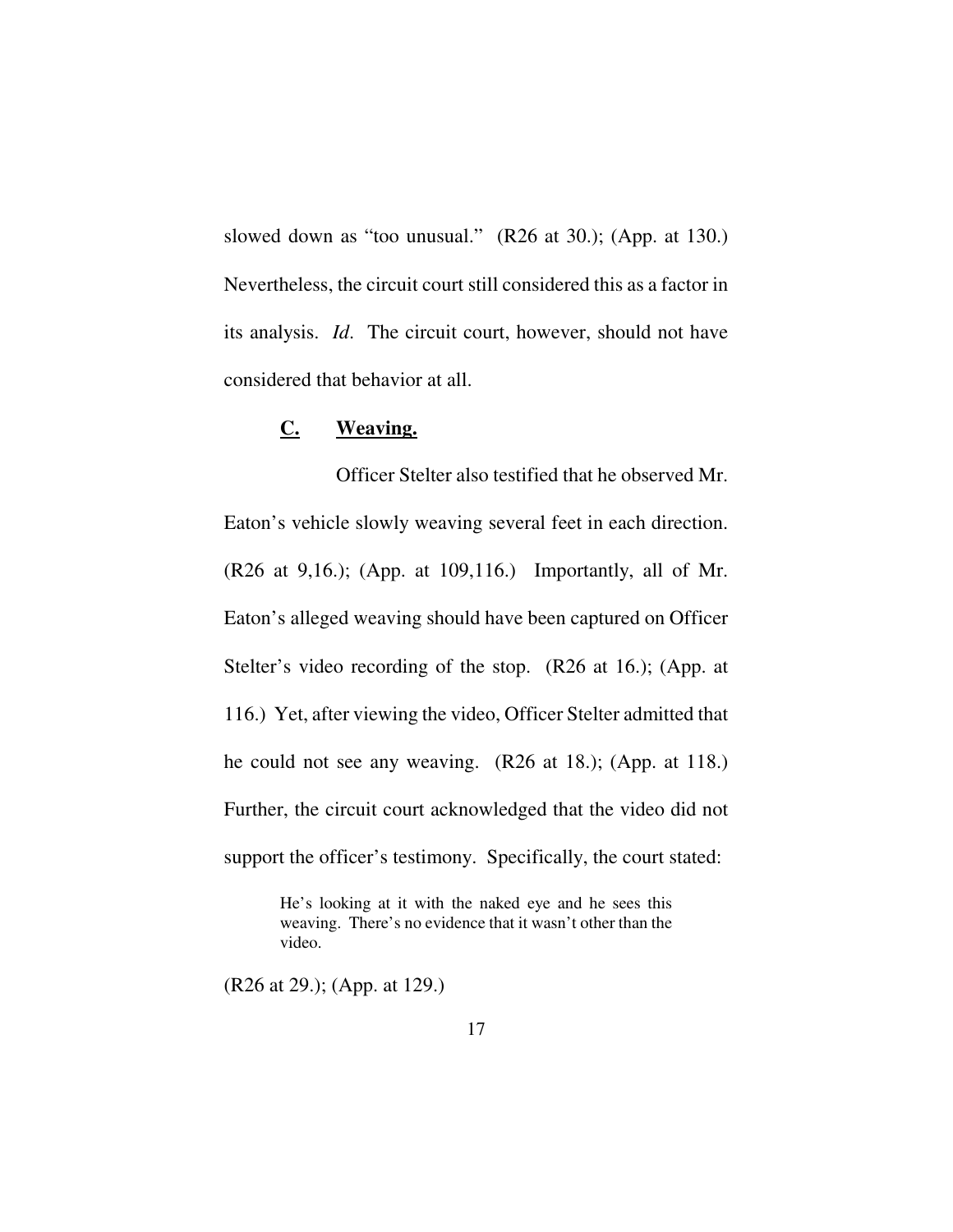The circuit court then "completely discounted" the video and stated that the "best evidence" was the officer's testimony. *Id*.

 The circuit court's statement that most video recordings are either worthless or close to it, indicates that the court's findings were biased. Rather, the video recording in this case contradicted the officer and, thus, the circuit court's findings to the contrary are clearly erroneous. *See State v. Popke*, 2009 WI 37, ¶20, 317 Wis. 2d 118, 765 N.W.2d 569. Therefore, the circuit court's implicit finding that the video did not contain any weaving should have been considered by the circuit court.

As Mr. Eaton argued at the motion hearing:

The quality of the video in this case certainly isn't poor. There's no deviating. There are no lights moving across the screen. This is a clear night and you have a clear view of the Eaton vehicle from approximately two to three car lengths behind which would have been the officer's vantage point. Clearly, **you would be able to see the Eaton taillights moving in accordance with the officer's**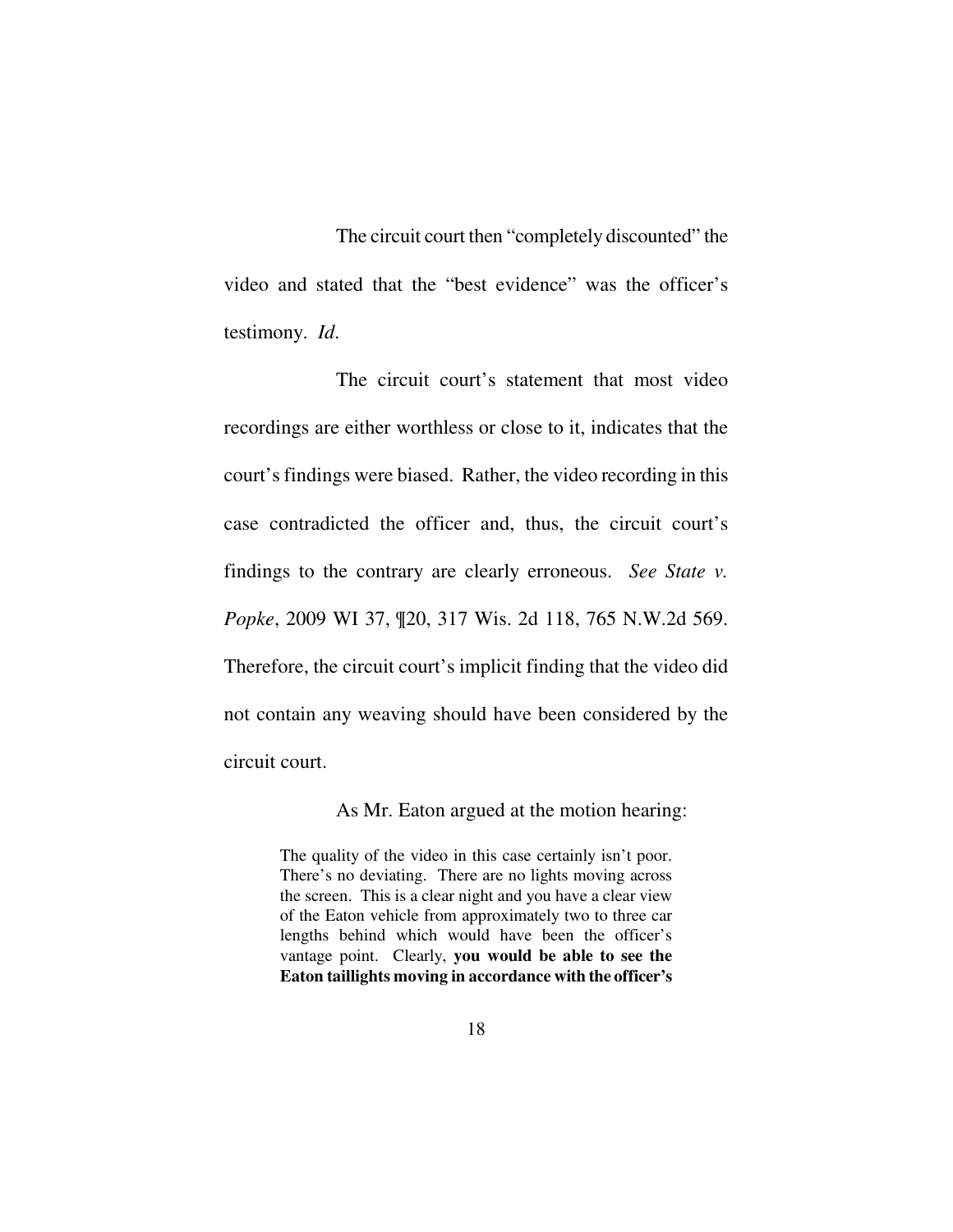**description if, in fact, those instances of lane deviations were as pronounced as he described**.

(R26 at 26.); (App. at 126.)(emphasis added).

Therefore, the circuit court's finding that Mr.

Eaton had in fact weaved in his lane was unsupported by the record and was clearly erroneous. Thus, the reported weaving

should not have been used in the totality of the circumstances to

justify the stop of Mr. Eaton.

#### **D. Stopping at the Yellow Light and Blinker.**

It is legal to stop at a flashing yellow light.

Specifically, Section 346.39(2) states:

Flashing signals. Whenever flashing red or yellow signal are used they require obedience by vehicular traffic as follows:

…. (2) Flashing Yellow (Caution Signal). When a yellow lens is illuminated with rapid intermittent flashes, operators of vehicle may proceed through the intersection or past such signal only with caution.

Furthermore, it is not illegal to activate a turn

signal and not turn. There was nothing unusual regarding Mr.

Eaton's driving in this regard. In fact, Mr. Eaton's driving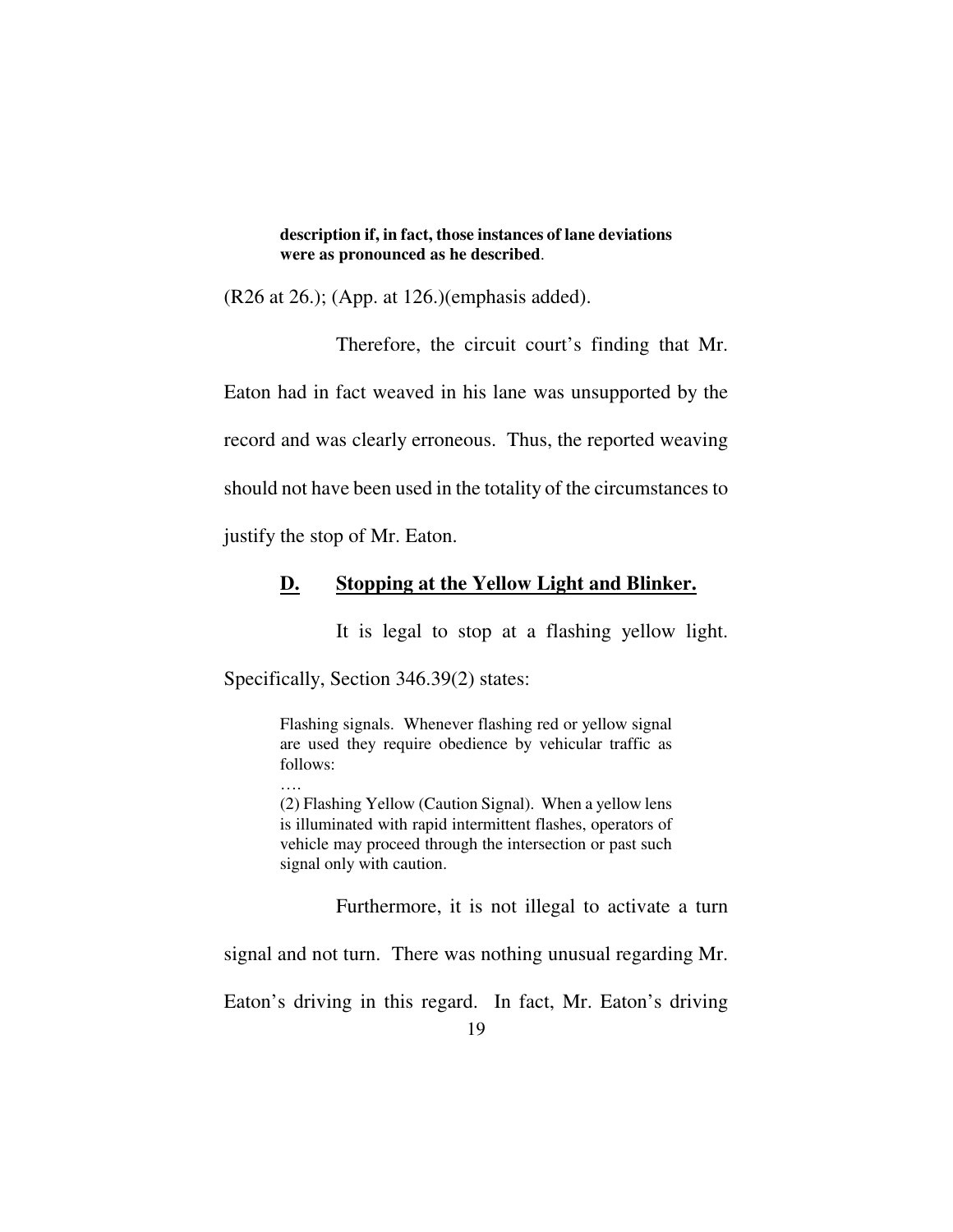showed a cautious, safe driver, possibly looking for the correct street to turn on. Simply changing one's mind about executing a turn (e.g., the driver is lost, shoes the wrong road, etc.) should not subject people to unwarranted and unconstitutional stops.

 In other words, the observations of stopping at a flashing yellow light and using a turn signal and not turning are inadequate to support the belief that Mr. Eaton was violating the law or operating under the influence of an intoxicant. As the Wisconsin Supreme Court held, "[s]tanding alone, driving the wrong way on a one-way street and failure to signal a turn are not indicative of driving under the influence." *City of Milwaukee v. Johnston*, 21 Wis. 2d 411, 413, 124 N.W.2d 690 (1963).

#### **E. The Totality of the Circumstances.**

 In the present case, the circuit court should have considered the following facts in its totality of the circumstances analysis: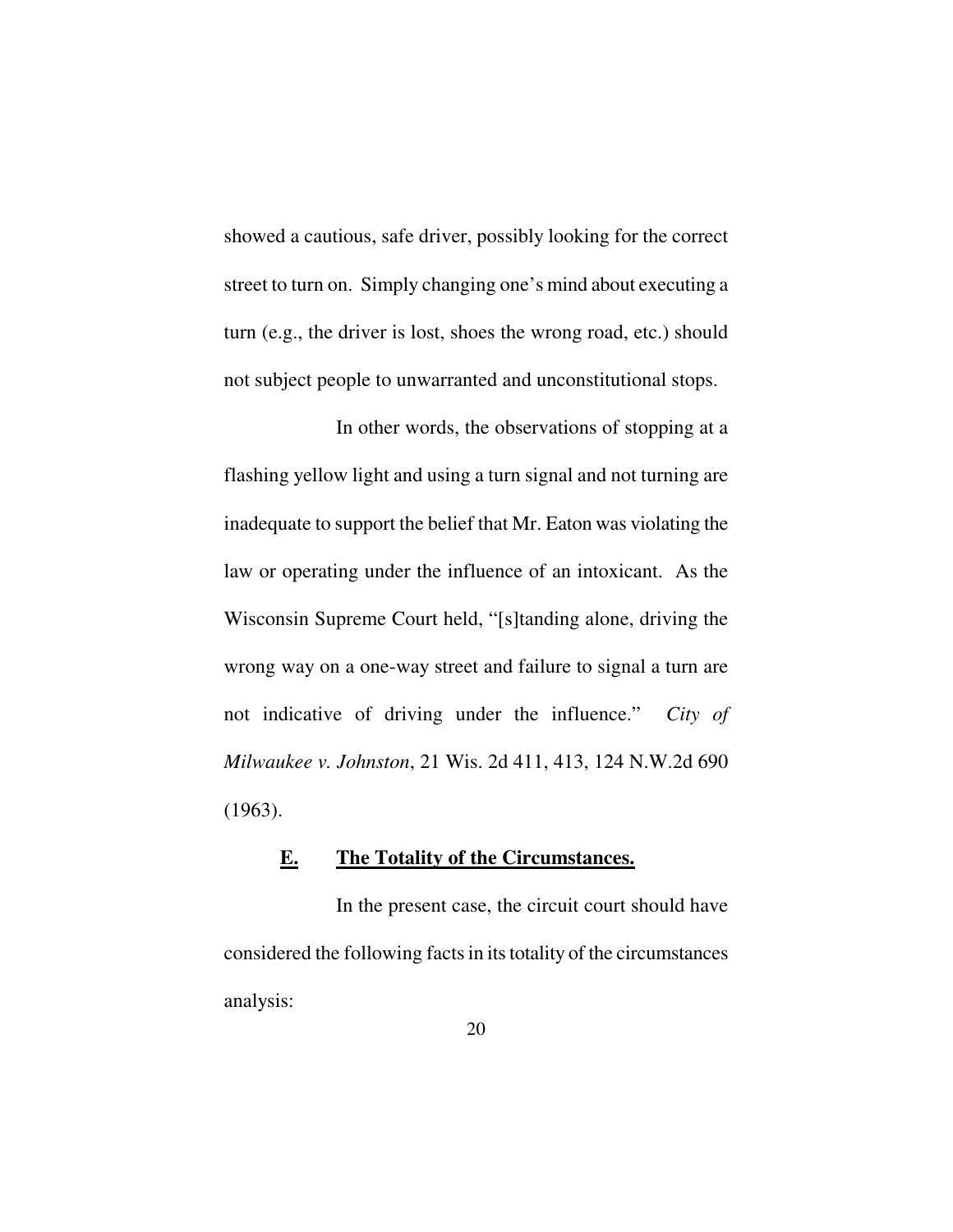- The officer was driving below the speed limit when he decided to follow a vehicle he perceived as driving faster than him, but at some unknown speed. (R26 at 13.); (App. at 113.)
- After Mr. Eaton's vehicle passed the officer, Mr. Eaton maintained the proper speed. (R26 at 19.); (App. at 19.)
- Mr. Eaton used a blinker and changed lanes. (R26 at 10.); (App. at 10.)
- Mr. Eaton stopped at a flashing yellow light. *Id*.
- Mr. Eaton then deactivated his turn signal and continued through the intersection. (R26 at 10,12.); (App. at 110,112.)
- Mr. Eaton committed no traffic violations; and
- Mr. Eaton's vehicle was stopped at 2:18 A.M. (R26 at 11.); (App. at 111).

Again, the burden of establishing that an

investigatory traffic stop is reasonable falls on the State. *Taylor*,

60 Wis. 2d at 519. Under the facts of this case, a reasonable

police officer, in light of their experiences, would not suspect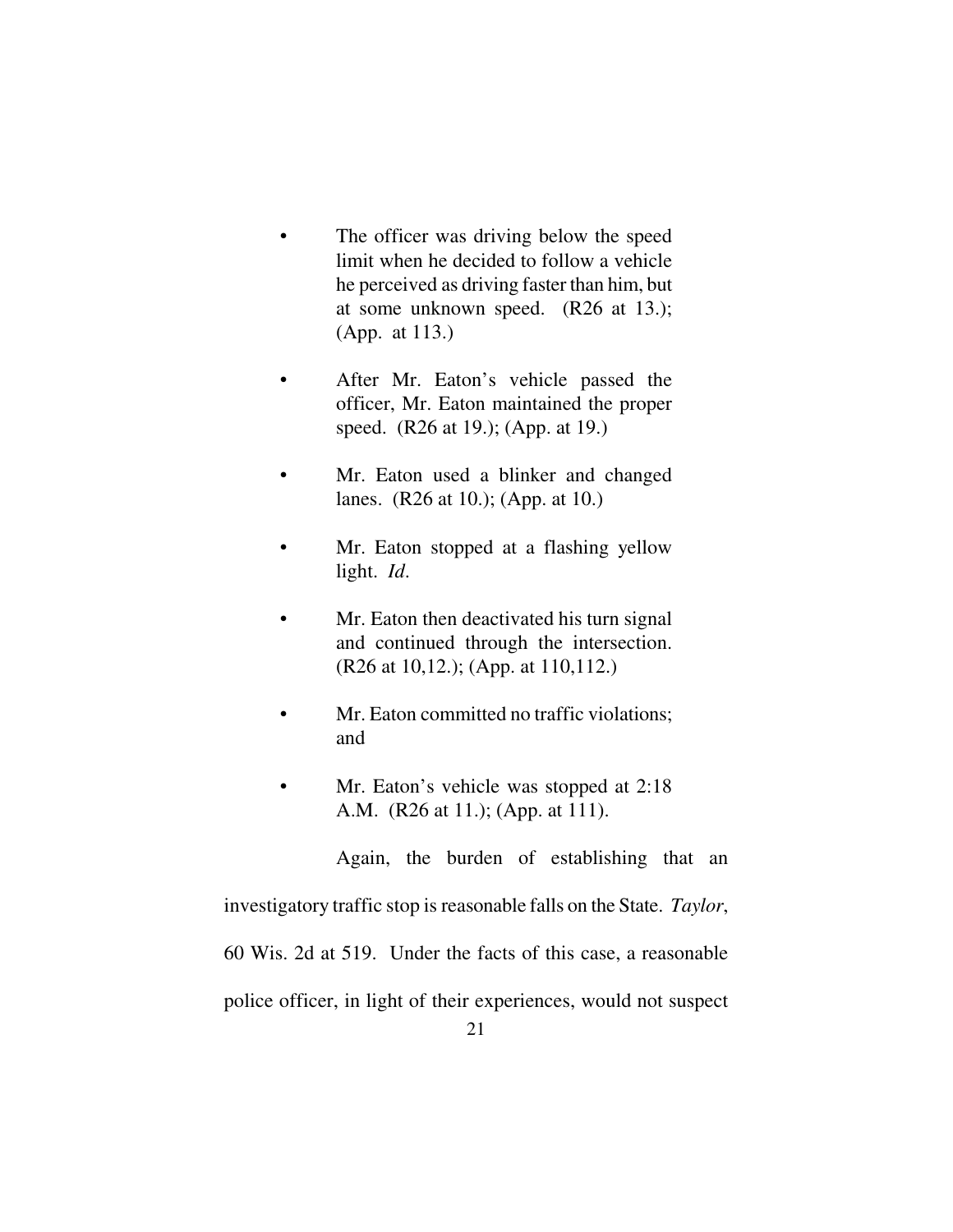that Mr. Eaton was committing the crime of Operating While Intoxicated.

 The circuit court, however, incorrectly considered the additional factors of (1) the officer's determination of excessive speed; (2) that Mr. Eaton slowed down when the officer slowed down; and (3) that Mr. Eaton was weaving.

## C**ONCLUSION**

 **WHEREFOR,** Mr. Eaton respectfully requests this

Court to reverse his conviction based on the trial court's failure to suppress evidence.

Dated this \_\_\_\_\_ day of August, 2010.

Respectfully submitted,

## **LANNING LAW OFFICES, LLC**

 $By:$  **Chad A. Lanning** State Bar No. 1027573 Attorney for Defendant-Appellant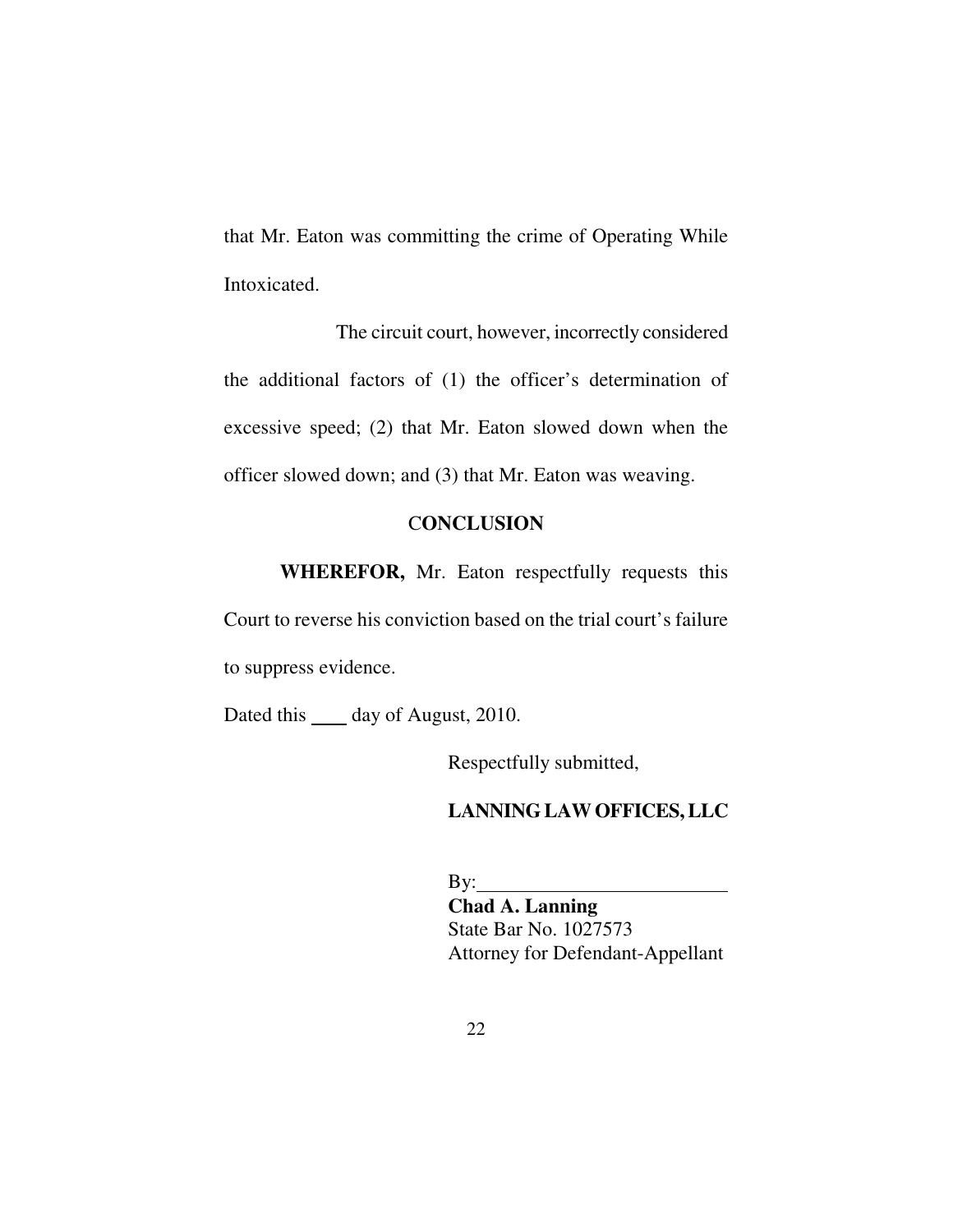# **STATE OF WISCONSIN COURT OF APPEALS DISTRICT IV**

# \_\_\_\_\_\_\_\_\_\_\_\_\_\_\_\_\_\_\_\_\_\_\_\_\_\_\_\_\_\_\_\_\_\_\_\_\_\_\_\_\_\_\_\_\_\_\_\_\_\_\_ **Appellate Case No. 2010 AP 1170 CR**

# **STATE OF WISCONSIN,**

Plaintiff-Respondent,

**-vs-**

 $\overline{a}$ 

 $\overline{a}$ 

 $\overline{a}$ 

# **JOHN EATON,**

Defendant-Appellant.

# **APPENDIX**

# **Table of Contents**